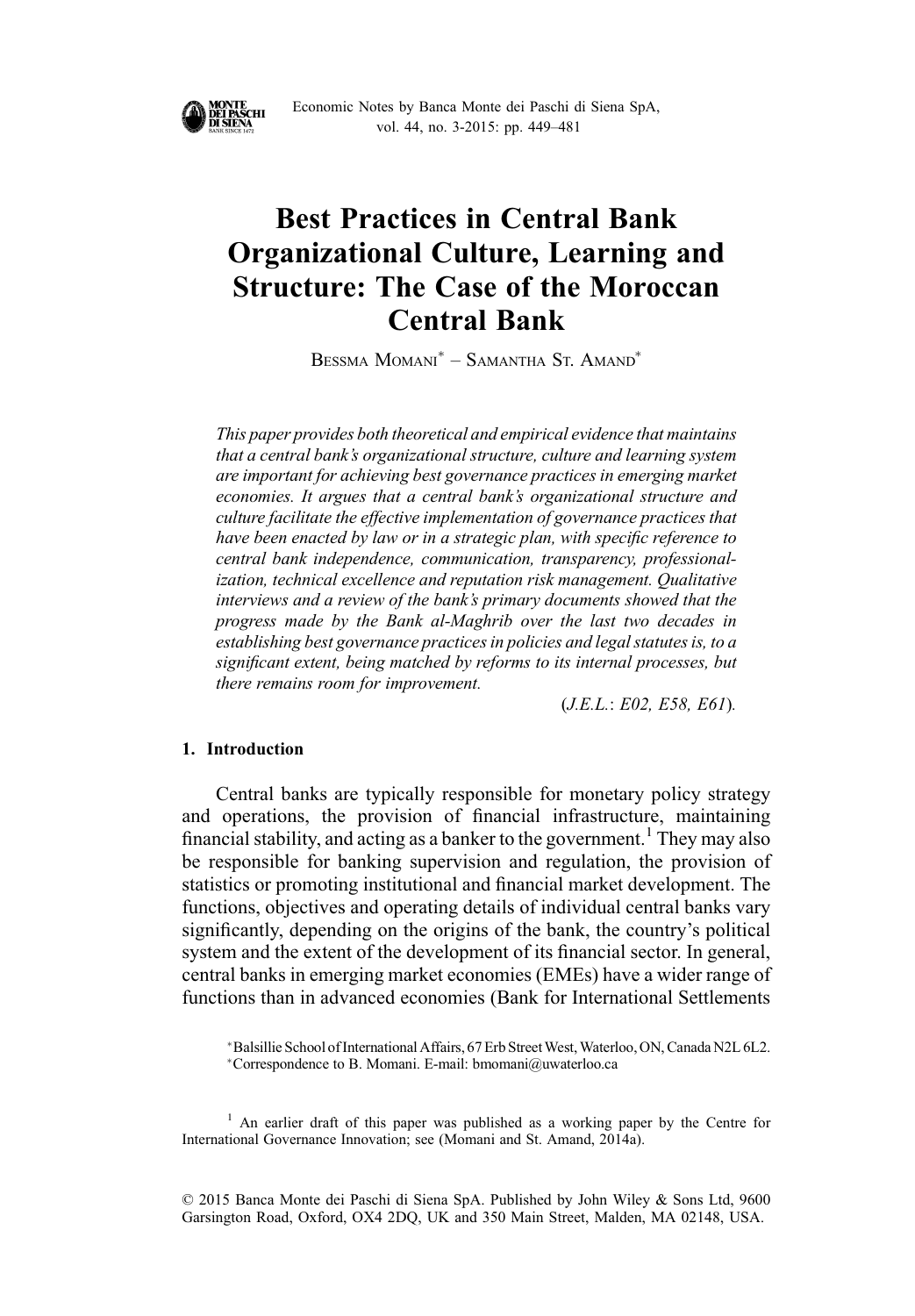[BIS], 2009). Among these functions, and even within them, there are tradeoffs between the central bank's objectives. Sound governance arrangements are important for clarifying the appropriate ways to deal with overlapping functions, competing objectives, and for determining policy in times of crisis.<sup>2</sup>

The 2008 global financial crisis forcibly brought these issues to light in advanced economies as central bankers realized that there are trade-offs between overlapping objectives–including prices stability, financial stability and employment – and the use of different policy functions, including monetary policy macroprudential regulation, and capital controls (see, e.g., Goodhart, 2010; Blanchard et al., 2010; Forbes et al., 2013). In EMEs, there may be even more layers to these issues because of additional challenges they face in establishing credibility, operating in an environment with less stable institutions and weaker economic fundamentals, and being subject to external dominance (Kaminsky and Reinhart, 1999; Calvo and Mishkin, 2003; Mishkin, 2004). The governance of the central bank determines how well the institution manages these trade-offs and is capable of overcoming these challenges.

The literature on central bank governance covers a wide range of topics, including: the choice of the central bank's objectives and functions; its ownership and legal structure; how its relationship with the government is defined; and its financial resources and risk management practices.<sup>3</sup> Little consideration has been given to the importance of the organizational structure, the culture and the learning systems for establishing best governance practices. While the Bank for International Settlement alludes to what an ideal organizational structure and culture would be within a central bank, they do not appear to have fully integrated this type of analysis into the evaluations of central banks (BIS, 2009).

This paper defines a matrix of best practices in organizational culture, structure, and learning systems for central banks, based on the relevant organizational behaviour theory. The argument is made that organizational structure and culture arrangements complement the adoption of other best governance practices and enhance the effectiveness of policy-making by improving central banks' ability to manage trade-offs between different objectives and functions; and to meet the challenges of its domestic economic environment and position in the global economy. This is the first paper to analyse the role of central banks' organizational structures and

Refer to BIS (2009) for an excellent overview of modern central bank governance issues.

 $2$  For a discussion of the potential dangers of having too many functions and/or objectives and the ones that central banks should pursue, refer to Blinder (2010) and Cobham (2012). These issues are outside of the scope of this paper; instead, the intent is for this paper to add to the existing literature on central bank governance arrangements relevant for facilitating the achievement of existing objectives in EMEs and for securing the public legitimacy of a central bank as a non-elected, independent policy-making body.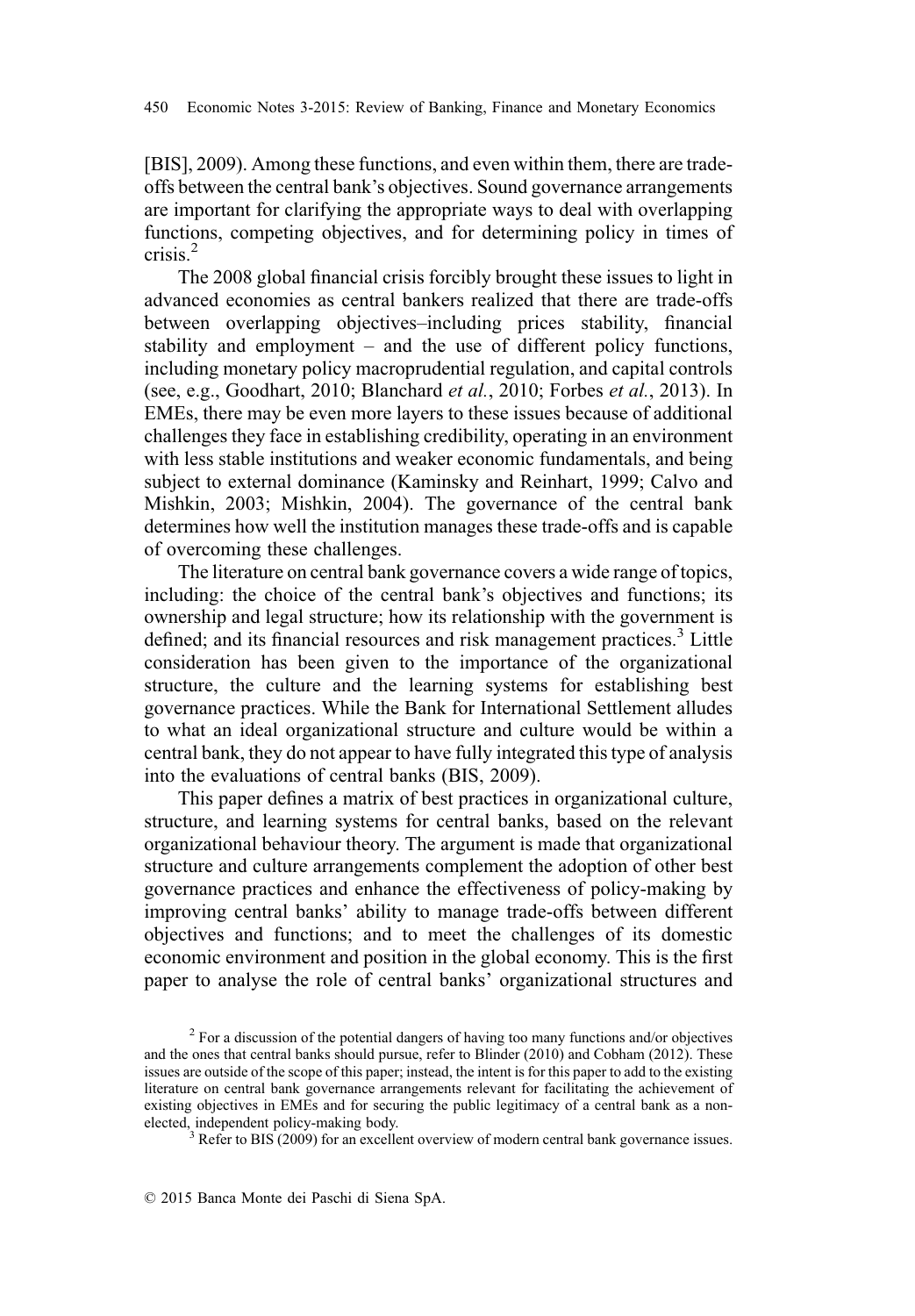cultures in achieving better governance and enhancing policy effectiveness. Its purpose is to complement existing literature on central banking in EMEs that is largely concerned with the choice of the central banks objective(s) (i. e. inflation targeting, exchange rate regimes, and capital control management), its governance framework (i.e. independence, accountability and decision-making structure), and its role in the global financial system (i.e. reputation and achieving sound economic fundamentals).

The paper maintains that a central bank with a more open learning culture and less hierarchical organizational structure complements central bank independence by preventing individual personalities or undue political pressure from influencing policy. It also reinforces its transparency and accountability to the government, general public, and financial sector by maintaining a more technocratic decision-making system. It is also argued that establishing a shared vision among staff motivates them towards a common goal and enhances the consistency of central bank communication. In addition, a central bank with a flexible organizational structure and an open research network allows it to adapt to changing domestic and global circumstances.

After presenting the theoretical framework, it is applied to the case of Bank al-Maghrib, the central bank of Morocco, by examining its internal processes and governance arrangements. Morocco presents itself as a good case study because it has made significant progress in establishing best governance practices in central banking in the past two decades. Specifically, the enactment of new central bank statutes in 2006 and the introduction of a new constitution after the Arab uprising in 2011 established Bank al-Maghrib as the most independent central bank in the North African region, based on central bank independence legal indices (Momani and St. Amand, 2014b). The Bank al-Maghrib has also adopted, or is in the process of adopting, several other features of best governance practices, including: communication policies; financial regulation and supervision policies; and higher-level decision-making structure. An indepth analysis can help us reach an understanding of the effectiveness or potential time lag in establishing best practice in structural and cultural arrangements after the relevant legal changes have been made. The fact that it is not yet an ideal case is important because it allows for further policy recommendations to be explored. Finally, it is a beneficial case study because the Moroccan economy is relatively unfettered from global political or market pressures because its financial system has limited exposure to international financial markets, maintains a pegged exchange rate, and has low external public and private debt (IMF, 2010). Importantly, Morocco is in the process of opening its capital account and introducing a flexible exchange rate; therefore, it is increasingly facing pressures to maintain sound economic fundamentals (Ezzahid and Maouhoub, 2014; IMF, 2014).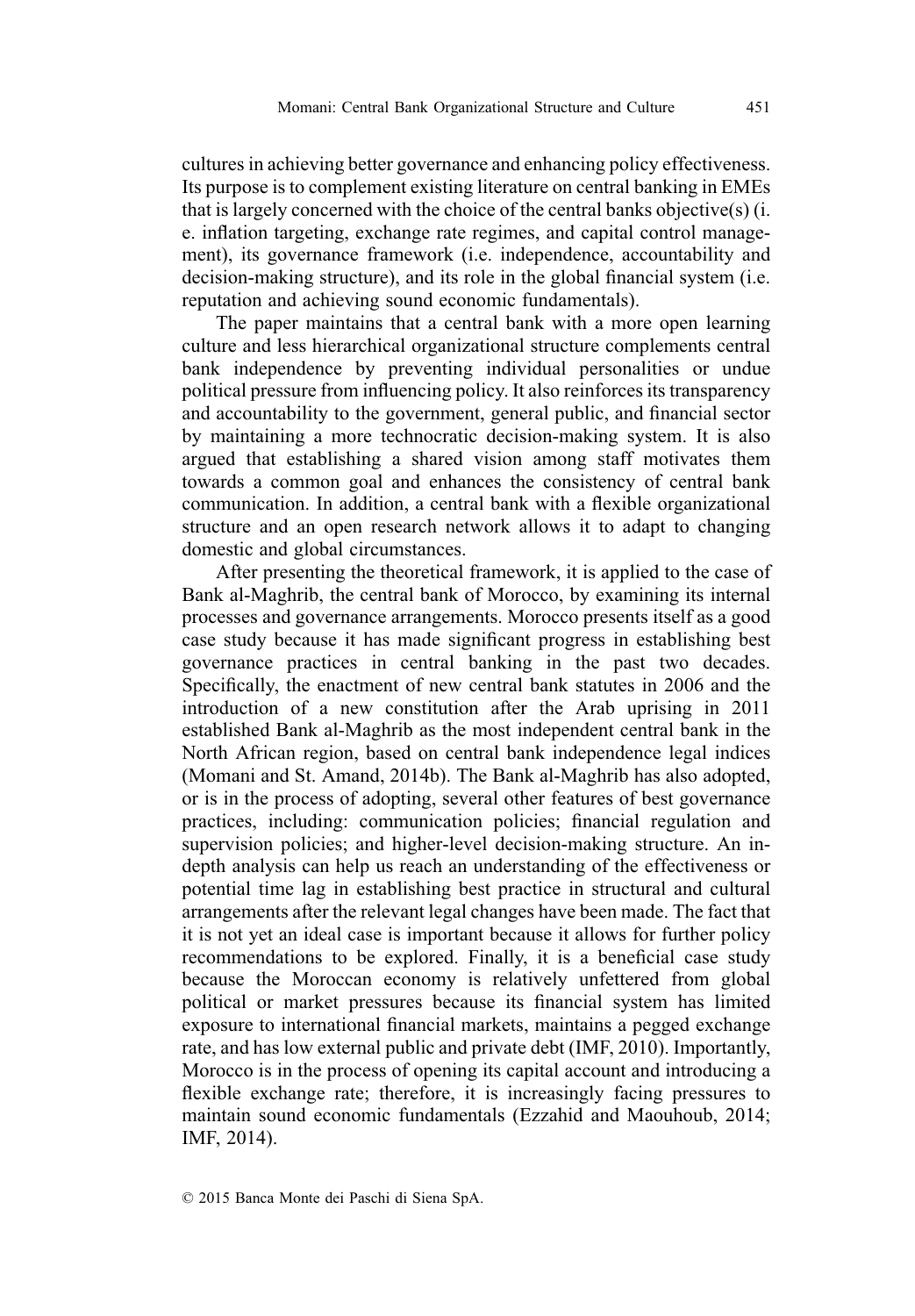Eighteen interviews were conducted with a cross section of current and former employees of the Moroccan central bank. Interviews with senior officials were recruited through formal interview requests via the Embassy of Morocco in Canada and the office of the executive director of the International Monetary Fund (IMF). Interviews with staff were obtained by reaching out to current and former Bank al-Maghrib employees using LinkedIn. Finally, a number of interviews were conducted with Moroccan academics and think tanks with a research background in central banking governance, Bank al-Maghrib, and the Moroccan economy, to obtain outside stakeholder views of the internal functioning of the bank.

This paper is laid out as follows: next section will discuss the relevant literature; then the theoretical framework is laid out and applied to the case of the central bank of Morocco; and the final section provides a general discussion of the role of organizational structure, culture and learning systems for instituting best governance practices and discusses the potential for future work.

# 2. Literature Review: Best Practices in Central Bank Governance and Emerging Market Economies

Among the thick literature on best practices in central banking in EMEs and central bank governance, discussion of central bank structure, culture and learning systems has been scarce and particularly narrow. This paper seeks to complement this literature by explaining how organizational structure, culture, and learning systems can fit into the broader goals of central banks in EMEs. This section will briefly review the challenges faced by central banks in EMEs. It then discusses the literature on central bank organizational structures and cultures, and how they relate to other governance issues important for overcoming these challenges, including independence, transparency, accountability, reputation risk management, and communication.

## 2.1. Central Banking in Emerging Market Economies

There are several areas of agreement on best practices for central banking: central banks should have independence in pursuing their primary mandate which is typically maintaining price stability; policy decisions should be made by committee; the tool used to achieve price stability is the short term interest rate; the central bank should be accountable for its goals; it should be transparent in its actions including frequent releases of monitoring reports and statistics, and; it should practice clear communication in so far as it does not threaten the central banks credibility or pursuit of its primary objective (see, e.g., Clarida, 2012; Blinder et al., 2013). The

<sup>© 2015</sup> Banca Monte dei Paschi di Siena SpA.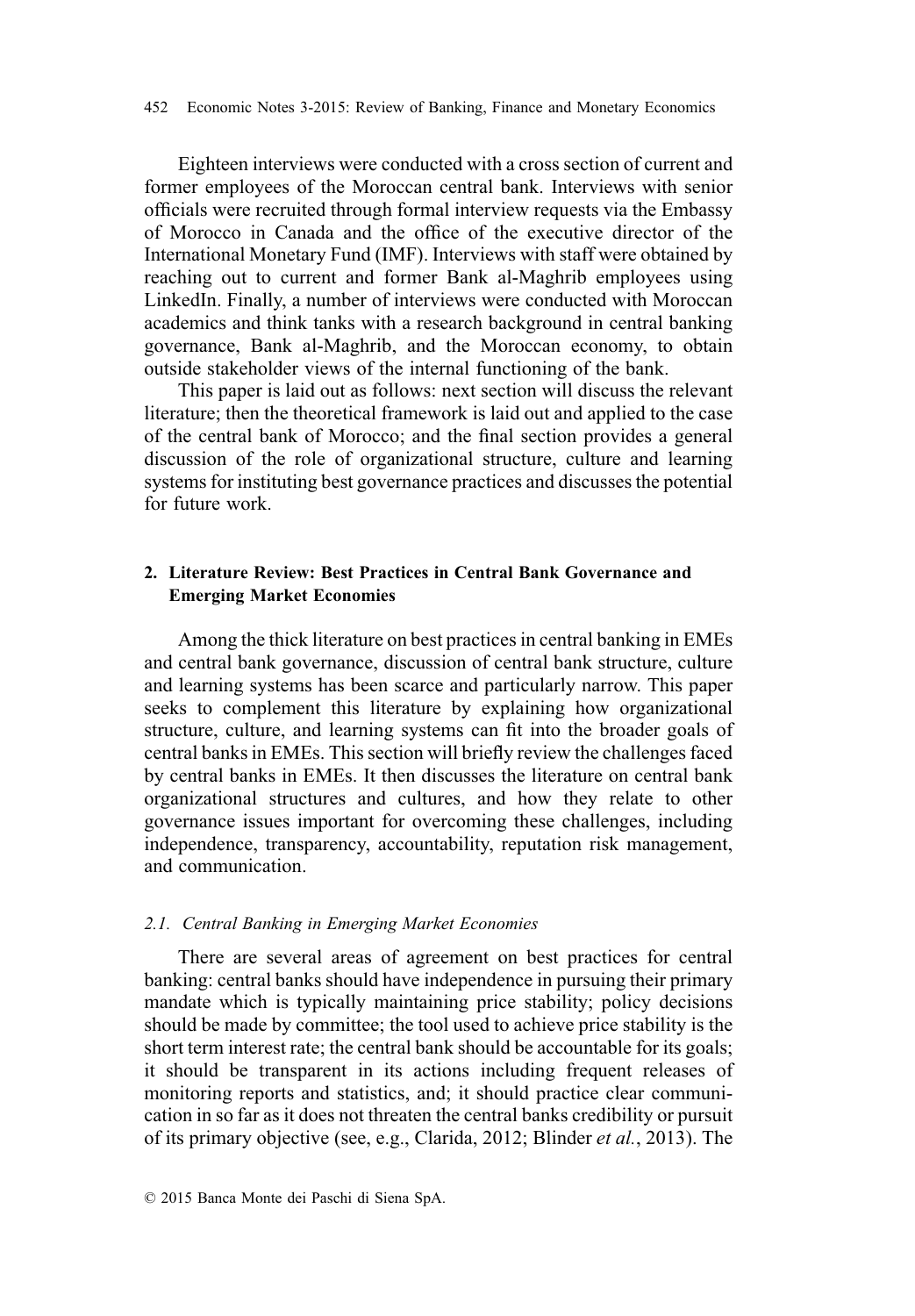2008 global financial crisis has certainly ignited debates about best practice in central banking, including: the role of the central bank in achieving financial stability and its interaction with monetary policy; the appropriate target for the inflation rate; how we should appropriately devise a macroprudential regulatory framework; and the role of communication policies during "normal" economic periods (see, e.g., Blanchard et al., 2010; Borio, 2011; Mishkin, 2011). However, the core tenants of the consensus on central banking more or less remain intact.

In EMEs, several factors may complicate this picture of best practice for central banking, including; unstable fiscal institutions, weak financial institutions including prudential regulation and supervision, low credibility of monetary institutions, foreign-currency denominated assets, and vulnerability to sudden stops of capital flows (Calvo and Mishkin, 2003; Mishkin, 2004). As Calvo and Mishkin (2003: 107) argue, "Building credible monetary institutions is a difficult task. It requires a public and institutional commitment to price stability. Some of this commitment can be expressed through laws and rules that assure the central bank will be allowed to set the monetary policy instruments without interference from the government, that the members of the monetary policy board must be insulated from the political process and that the central bank is prohibited from funding government deficits." They point to legal measures of central bank independence for an indication that central banks are achieving these goals, but highlight that what may be more important is the political culture and history of a country.

Central banks play a significant role in signalling the creditworthiness of EMEs'sovereign debt due to its role in stabilizing prices and the foreign exchange rate, supervising financial institutions, and facilitating growth. Although global financial risk aversion and liquidity are found to be the strongest determinant of movement in sovereign bond yields in EMEs, the economic fundamentals influenced by the central bank remain important to mitigating volatility in global financial markets (see, e.g., Mcguire and Schrijvers, 2003; González-Rozanda and Yeyaki, 2006; Weigel and Gemmill, 2006). Furthermore, poor economic fundamentals can lead to sub optimal policies. In response to previous crises, despite the standard economic prescription of countercyclical macroeconomic policies, EMEs often employed procyclical policies; while some EMEs do this in order to prevent exchange rate depreciation if they have large external debts (see Devereux and Lane, 2003), others may be less capable of loosening policy because a lack of credibility of the monetary authority may shock confidence and increase the chances of risk premiums rising (Calderon et al., 2003; Lane, 2003). During more recent crises, for example, the 2008 global financial crisis, many EMEs successfully responded with countercyclical policies. Coulibaly (2012) identifies a strong role for financial reforms and inflation targeting for enabling this shift in policy stance noting

<sup>© 2015</sup> Banca Monte dei Paschi di Siena SpA.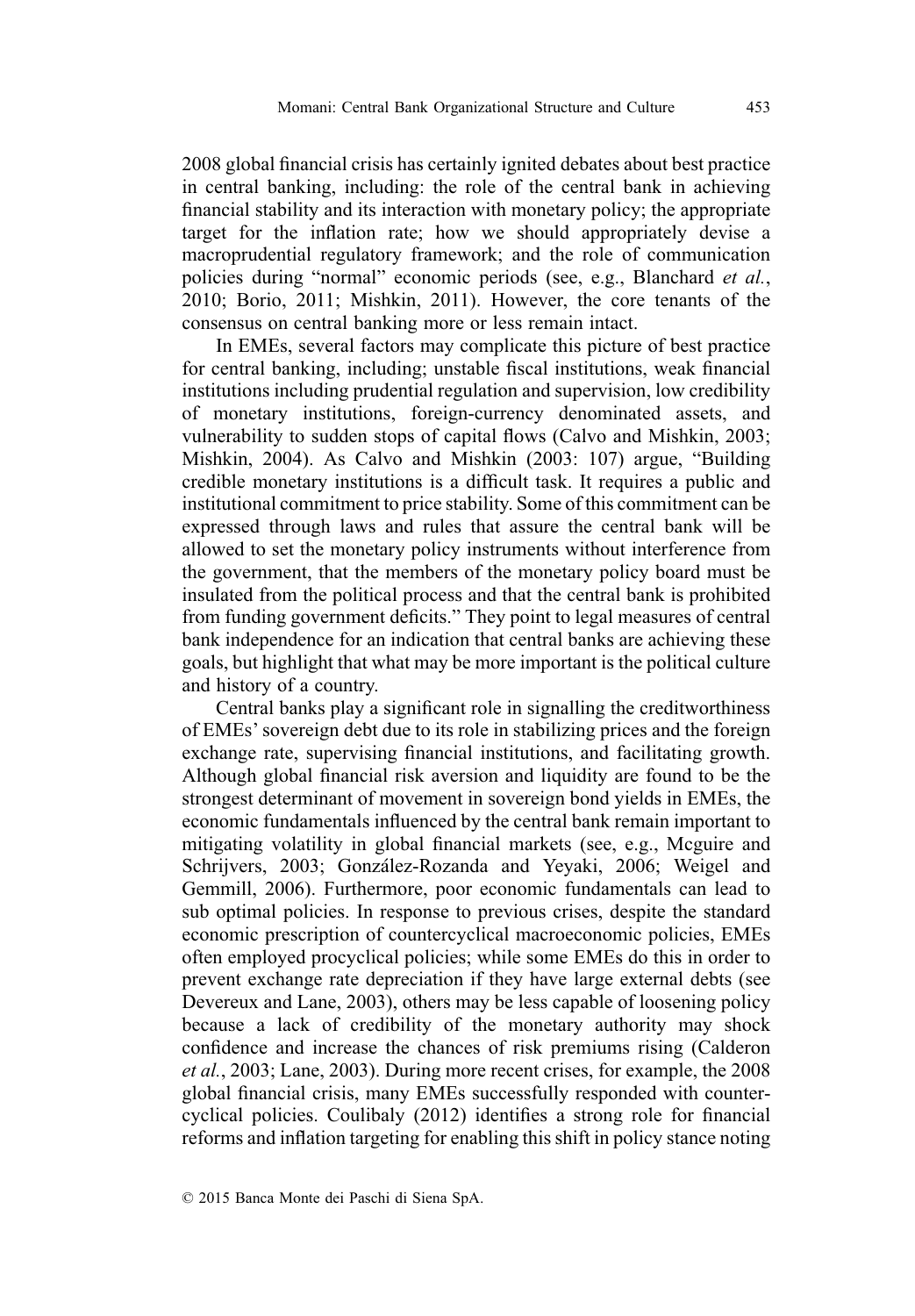that it enhances the transparency and flexibility of monetary policy, improving policy credibility.

Important issues that are outside of the scope for this paper include the choice of exchange rate, the openness of capital markets, vulnerability to global financial markets, and the extent of external dominance (see, e.g., Aizenman and Hutchison, 2012; Klein, 2012; Ahmed and Zlate, 2014). The purpose of this paper is not to address all of the challenges faced by central banks in EMEs, but instead it is concerned with methods of enhancing a central bank's credibility, transparency, and accountability by looking inward at its structure and culture. Several academics have argued that introducing best practice in objectives, functions, and instruments, requires better internal governance practices. These institutional qualities should not be underestimated. Calvo and Mishkin (2003: 115) argue for example, that that exchange rate regime is "of second order importance to the development of good fiscal, financial and monetary institutions in producing macroeconomic success in emerging market countries". Bernanke and Mishkin (1997) indicate that even if the monetary authority is weak and has low public support, inflation targeting can be a framework for increasing transparency and coherence of policy by creating "constrained discretion" in the conduct of monetary policy. Similarly, Mohanty and Klau (2004: 3) suggest that if inflation targeting improves transparency and accountability in policy setting, "it can pin down investors' confidence and reduce vulnerability to crisis". Mishkin (2004) suggests that while inflation targeting does all these thing, of upmost priority in improving macroeconomic outcomes is institutional development; arguing that strong fiscal, financial and monetary institutions are critical to the success of inflation targeting. In other words, what is of upmost importance in achieving a central bank's objectives is the central banks signalling of its own competency and credibility.

#### 2.2. Central Bank Organizational Structure and Culture

The understanding of how central banks should or can effectively establish competency and credibility has to some extent been a long process of trial and error. There is a wide literature on the legal principles and institutional practices that can help facilitate these characteristics. These include central bank independence (see, e.g., Fry, 1998; Berger et al., 2001), accountability and transparency (see, e.g., Cukierman, 2001; Geraats, 2002). There has also been some analysis of governance challenges of central banks due to its unique quality of being a public, independent institution (Frisell et al., 2008; Oritani, 2010). But the literature on internal and informal practices of central banks, concerned with the organizational structure and culture has been relatively scarce.

The majority of this literature has focused on the structure and composition of the monetary policy committee (MPC) as it affects

<sup>© 2015</sup> Banca Monte dei Paschi di Siena SpA.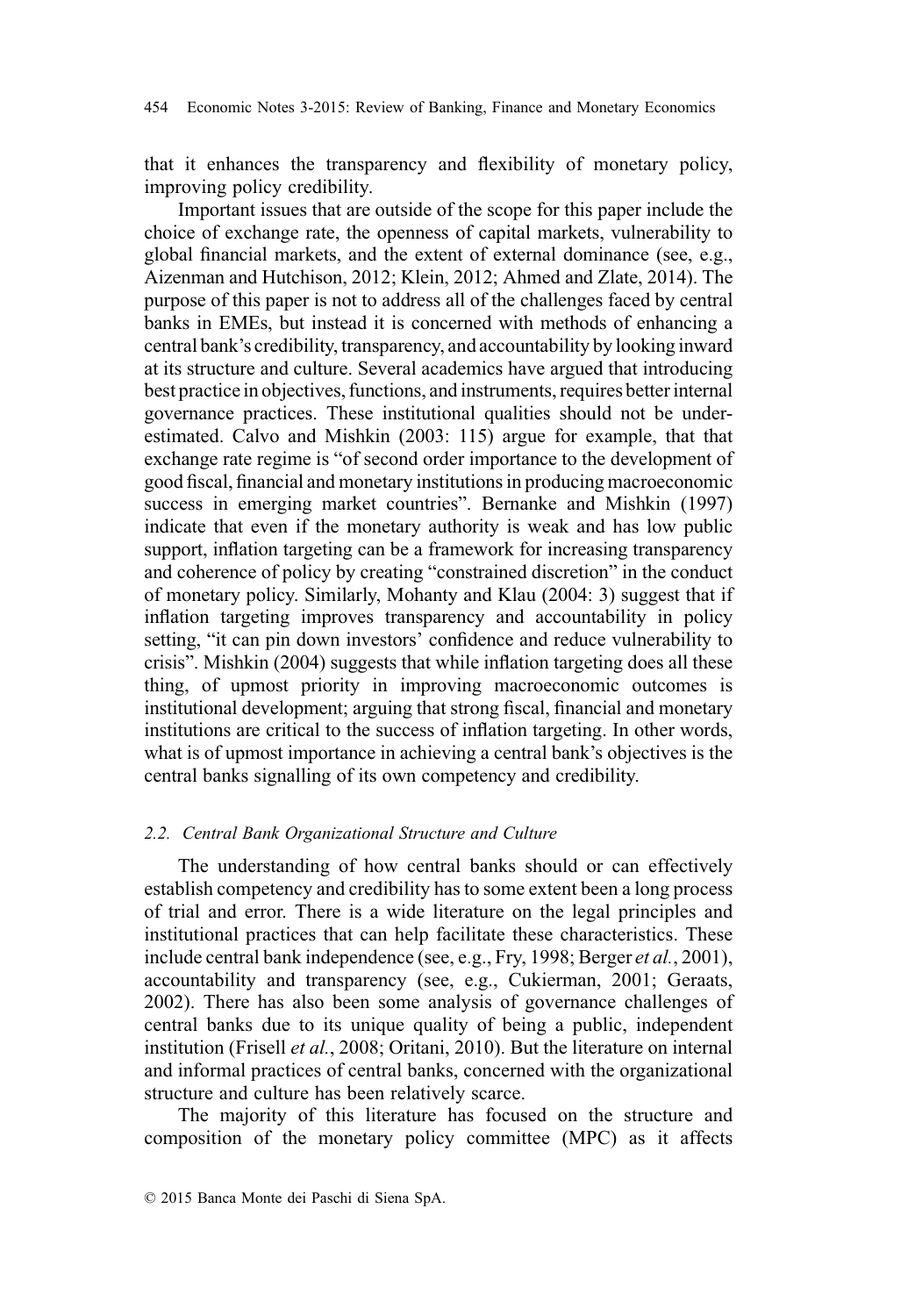monetary policy decision-making processes and effectiveness of policy communication. Blinder (2004, 37) notes that the "movement from an individual central banker to a committee went hand-in-glove with granting independence to the central bank". Blinder (2006) classified MPCs based on how "democratic" they were in the decision-making process, which is important for securing the autonomy of central bank decision-making by preventing primary influence from a dominant actor. He argues that best practice in the decision-making structure of the MPC must balance the benefits of diversity, difference of opinion and rigorous debate with those of being able to "project a clear and transparent message" (Blinder 2004, 62). Drawing from the social psychology literature on decision-making by committee, Sibert (2006) estimates that a MPC of five members is ideal to leverage on a wealth of resources while minimizing free ridership and coordination problems. Others argue that there is no "one-size fits all" approach, such that the size of the MPC will vary depending on specific context of the institution (Goodfriend, 2005; 85). A comprehensive analysis of the size of the MPC revealed that it does indeed vary with the size of the country, its population diversity, the level of democratization of political institutions, the number of staff and monetary resources of the central bank, and the exchange rate regime (Berger et al., 2008).

Blinder (2004) not only highlights the importance of power dynamics and the structure of the MPC, but also stresses the need for diversity in the composition of the committee. Blinder cites four potential benefits of member diversity; it prevents decisions based on one or few sets of beliefs and preferences; it is likely to lead to more stable monetary policy; pooled knowledge improves information in an uncertain environment; and it improves information processing in the execution of complex tasks.

Lybek and Morris (2004) agree that diversity in education and experience is important for ensuring informed and balanced policy-making. They argue that both internal and external members are important for deterring conflict of interests and encouraging such diversity. At the same time, the size of the MPC should not be too large because it can compromise its effectiveness. Maier (2010) also explores the optimal structure of the MPC, including its size, meeting arrangements, evaluation process and incentive structures. He discusses several mechanisms to avoid polarization and group think in decision-making, citing the importance of diversity of committee members' backgrounds, including a mix of internal and external members. The literature discussed so far reveals the importance of the central bank's decision-making structure and culture in satisfying best governance practices related to independence, transparency and accountability, communication, reputational risk and in managing the trade-offs between objectives and functions.

Aside from the debate over the size, structure and composition of the MPC, consideration has been given to whether central banks should have a "singular"

<sup>© 2015</sup> Banca Monte dei Paschi di Siena SpA.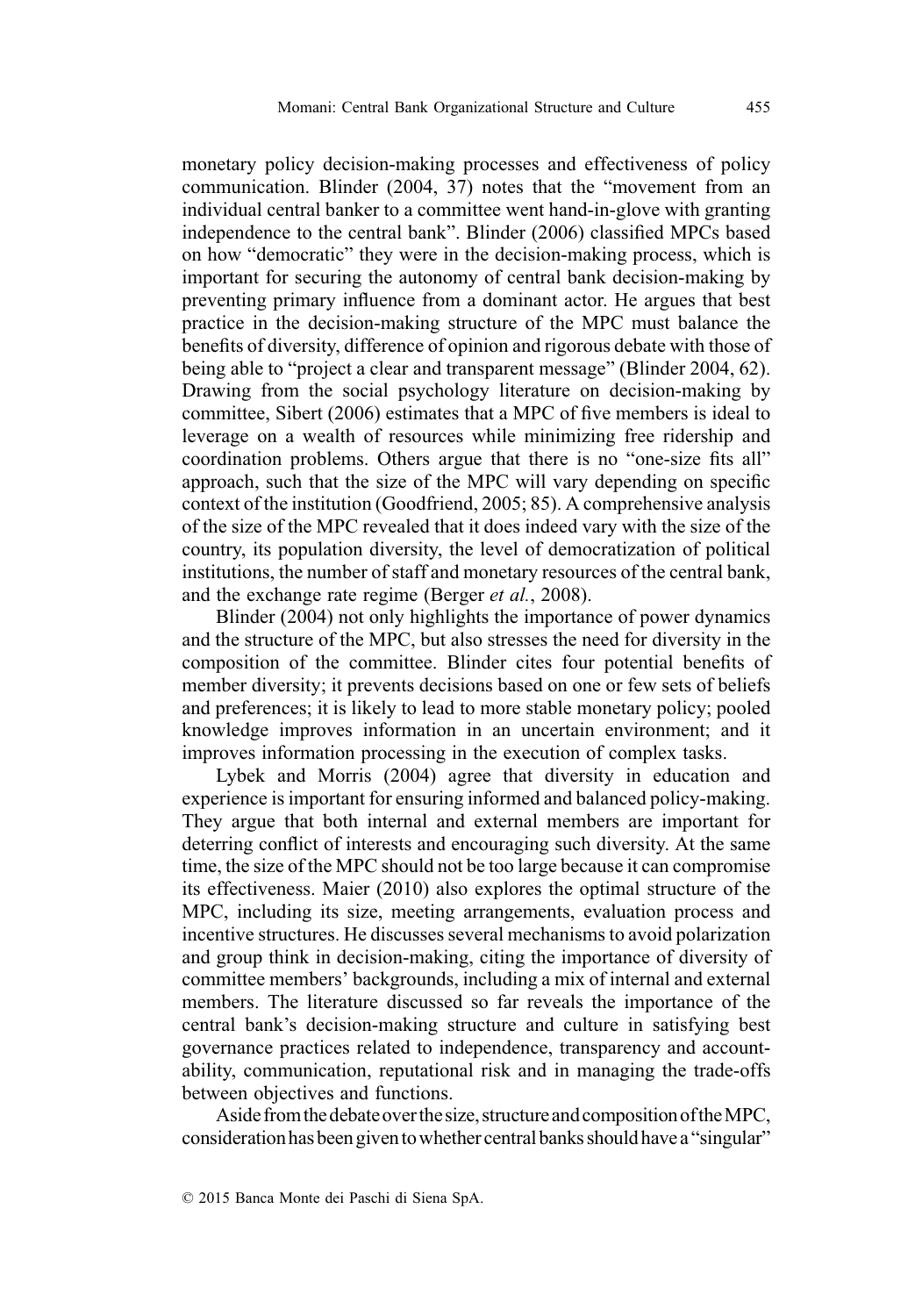board that oversees all of its functions or have multiple boards, each with their own competencies. The BIS (2009) highlights the trade-offs between different arrangements, citing "the impact on the efficiency of decision-making, the management of potential conflicts amongst objectives, the effectiveness of accountability and the availability of suitable personnel" (ibid., 80). This choice could also impact the independence of the central bank, if some of the central bank's functions require consultations with the government or other interest groups. In this case, separate boards can mitigate the influence of the government in independent policy spheres, such as monetary policy. Multiple policy boards may, however, complicate central bank communication, if they are delivering contradictory policies or messages.

Beyond the analyses of these high-level decision-making structures, very little has been written about the internal dynamics that drive decision-making within central banks, and how these internal dynamics affect monetary policy outcomes (for better or worse). Fry et al. (1996) analyse the objectives, activities and independence of central banks in developing countries. They emphasize the importance of the recruitment of skilled staff for establishing independence. Specifically, they argue that establishing a research department and gaining technical expertise is important for giving the central bank an advantage over the ministry of finance—both through status and technical competence—in setting the monetary policy agenda. The authors also found a positive correlation between the recruitment of skilled staff and central bank independence, but did not further explore this relationship.

Focusing on the process of creating a "monetary-policy story"—a shared narrative of past, present and future economic developments—Smart (1999) analyses the internal operations from the bottom up at the Bank of Canada. He argues that, "the monetary-policy story is a complex structure of economic knowledge that, in the course of its production, serves to organize, to consolidate, and to give textual expression to the differentiated expertise and intellectual efforts of a large number of people" (Smart, 1999: 250). Smart explains that executives rely on the large staff of economists at the Bank of Canada to produce specialized knowledge about the economy. His analysis highlights the importance of shared vision in motivating staff towards a common goal, and for improving communication by enabling the central bank to deliver a consistent message.

In a report on central bank governance arrangements, the Central Bank Governance Group at the BIS (2009) underlined the importance of management practices and organizational structures for enhancing the professionalization, effectiveness and independence of central banks. In a survey of the top 40 central banks in the world, the BIS identified that almost all of the central banks had changed or had plans to make major changes to their human resource (HR) management practices between 2003 and 2008. Specifically, there was a trend towards implementing more "rigorous and professional" processes for determining staff salaries that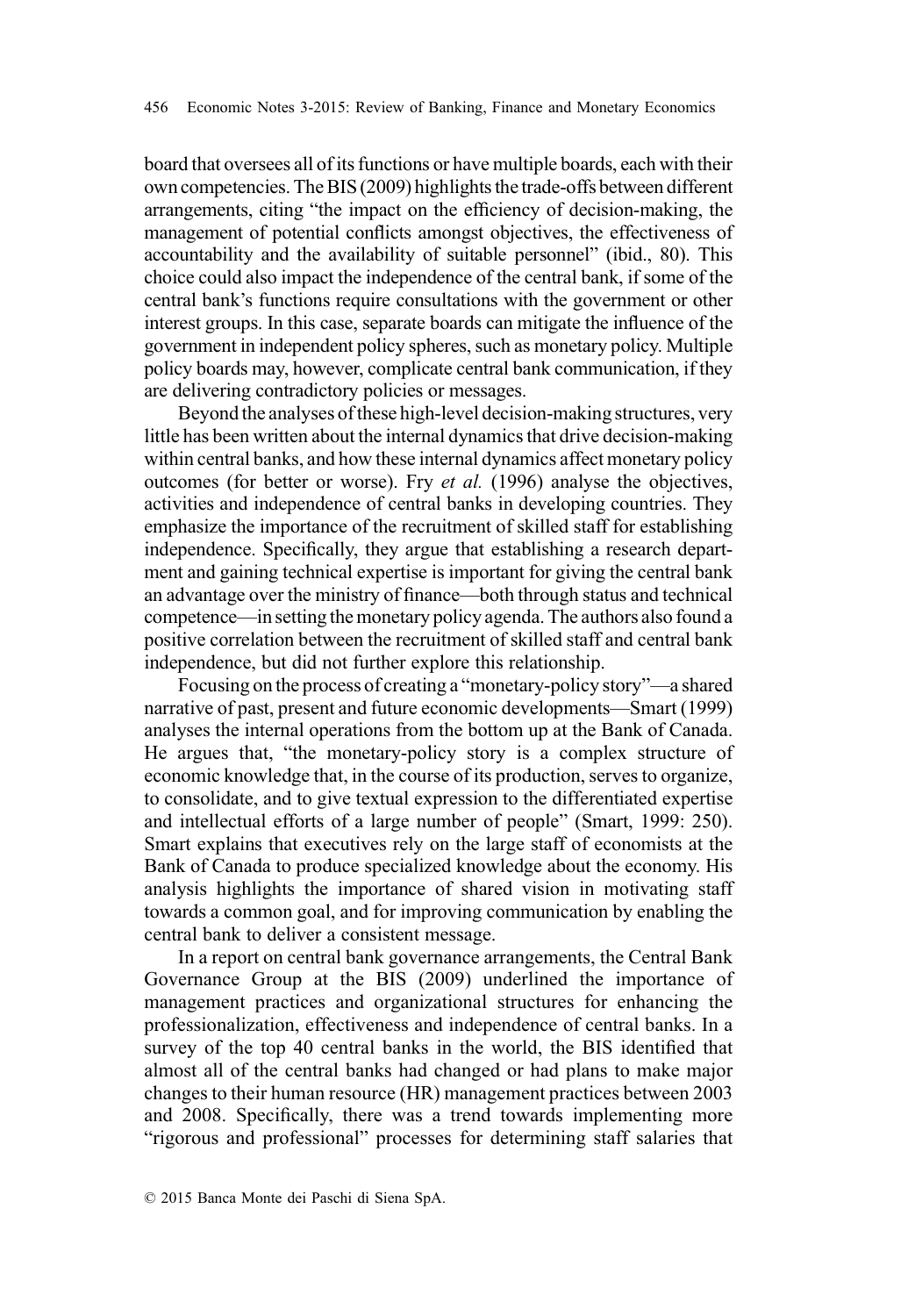were consistent and based on performance.<sup>4</sup> This improves central banks' abilities to compete with the private sector for talented staff. The BIS argues that these changes reflect the increased demand for more specialized staff, more effective public institutions and the effects of information and communication technologies on staffing needs.

The BIS (2009) also indicated that professional development initiatives were important for retaining staff and ensuring they have the most advanced skills. It notes that professional development may take place by specialist training through programs offered by the major central banks, or within the banks through a rotation program through several departments. In addition, most of the central banks surveyed also made changes to internal communication and information sharing systems to further enhance organizational capacity and knowledge. Finally, the BIS identified a trend in reducing hierarchical structures towards "flatter management structure". The changes that central banks have implemented to HR management, communication systems and the organizational structure, all enhance the importance of staff for the overall effectiveness and professionalization of central banks. As the BIS group noted, the change in management structure "may have helped in empowering staff and boosting their motivation by allowing them to interact more directly with senior members of policymaking committees" (BIS, 2009: 185).

The studies discussed above highlight the importance of central bank structure, culture and learning systems for complementing other practices considered good governance for central banks and in facilitating best practices in EMEs. The rest of this paper further elaborates on the ideal features of organizational culture, structure and learning systems. The analysis goes beyond the structure and composition of the MPC, but instead looks at the organization from the bottom up. This approach recognizes that the whole decision-making system, from the creation of new ideas and models, to the analytical advisers and the staff that execute the policies are important for designing and implementing good policy.

# 3. Theoretical Framework: An Idealized Organizational Structure, Culture and Learning System

Drawing from the literature on organizational behaviour, a conceptual framework is proposed whereby central banks' internal processes and

<sup>4</sup> Performance-based pay for staff should not be confused with the discussion on performance-based pay for MPC members or upper-level management, which are typically linked to economic performance related to central bank targets and objectives. A thorough discussion of the composition, compensation, background, structure, and culture of MPCs is outside the purview of this paper. For a thorough discussion of performance-based compensation for MPC members see, e.g. Persson and Tabellini (1993) and Walsh (1995).

<sup>© 2015</sup> Banca Monte dei Paschi di Siena SpA.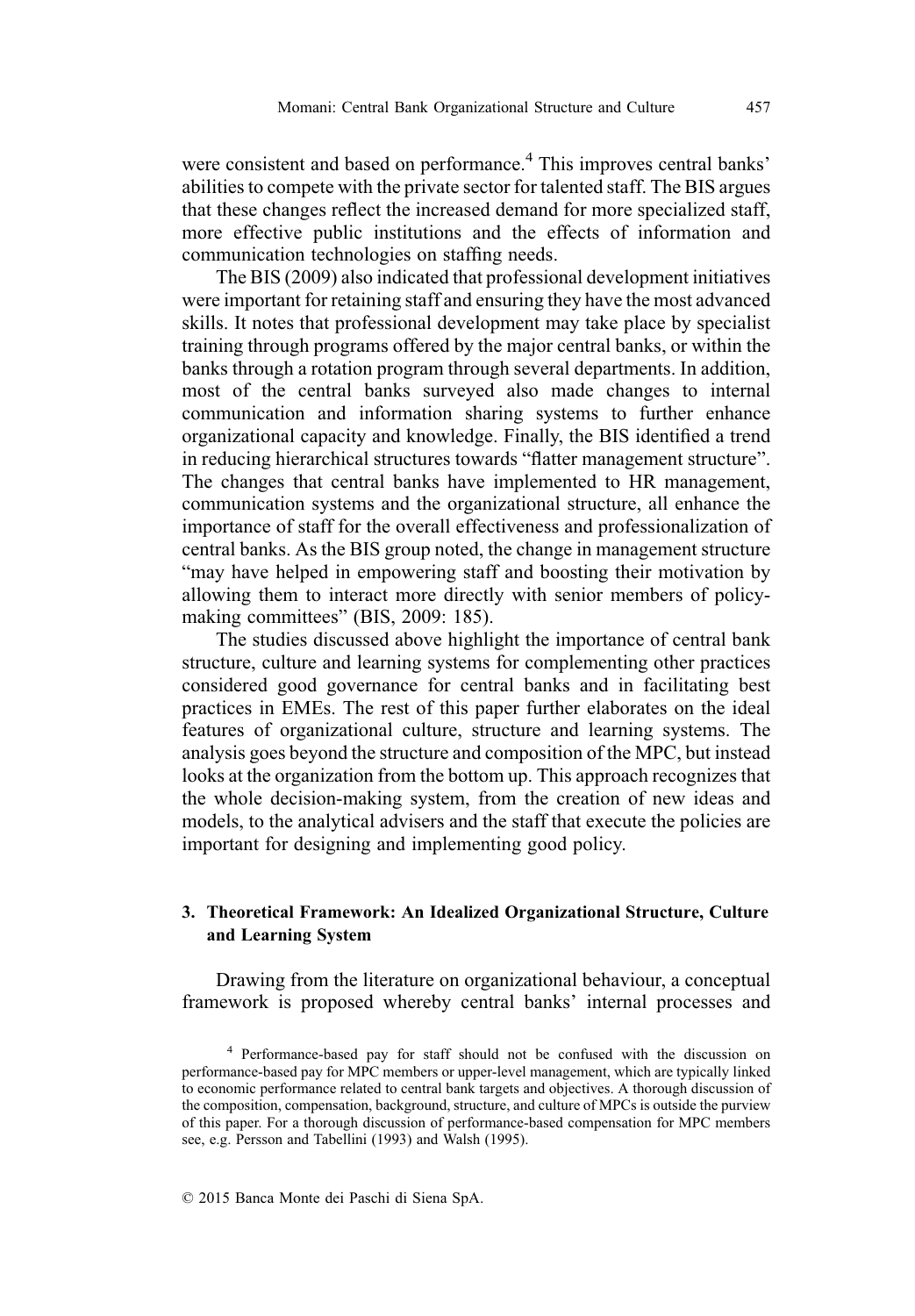decision-making can be understood through their organizational culture, learning and structure. It is posited that a central bank conforming to the best governance practices would exhibit the ideal type of characteristics listed in Figure 1, broadly divided into organizational structure, and organizational culture and learning system.

A central bank exhibiting all the characteristics of an ideal type would have an adaptive organizational structure with both formal and informal communication and planning mechanisms, many levels of decision-making and top management would be more concerned with high-level strategies than directing day-to-day operations. Complementary to this structure, the ideal organizational culture would empower its staff at all levels and promote continuous training and development. All members of the organization would be motivated by a shared vision, and organizational knowledge would be created by all staff and evolve to changing theoretical and economic circumstances. These characteristics of a central bank would facilitate an institution of technical excellence that is a pioneer in establishing practices that are mimicked by other central banks. This is the case because it is both capable and willing to adapt to global and domestic changes. In fact, most of the major central banks that are believed to follow best governance practices generally display many of the elements of the ideal structure and culture in Figure 1 (these will be referred to where relevant). $5$ 

| <b>Organizational Structure</b>                              | <b>Organizational Culture and</b><br><b>Learning System</b>                             |  |
|--------------------------------------------------------------|-----------------------------------------------------------------------------------------|--|
| Many formal and informal liaison devices                     | Organizationally oriented and evolutionary                                              |  |
| that facilitate multi-level communication                    | learning system                                                                         |  |
| Decision-making flow is mixed at all                         | Promotes inquiry and empowers staff at all                                              |  |
| levels with selective decentralization                       | levels                                                                                  |  |
| Top management is not deeply involved in                     | Staff are encouraged to seek training and                                               |  |
| formulating day-to-day strategies                            | staff development is highly valued                                                      |  |
| Little behaviour formalization or internal<br>indoctrination | Recruitment is broad and competitive, and<br>$\bullet$<br>promotions are based on merit |  |
| Horizontal job specialization based on                       | Establishes a shared vision among central                                               |  |
| formal training                                              | bank staff                                                                              |  |
| Structure is flexible to global and                          | Research is open to external contribution                                               |  |
| domestic changes                                             | and data is publicly available                                                          |  |

Figure 1: The Ideal central bank organizational structure, culture and learning system.

 $<sup>5</sup>$  These features can be found in the organizational charts, the organizational principles,</sup> strategic plans, and employee codes of conduct of the major central banks (Bank of England, Bank of Canada, Federal Reserve, European Central Bank, Swiss National Bank, Bank of Japan, Reserve Bank of Australia and Reserve Bank of New Zealand).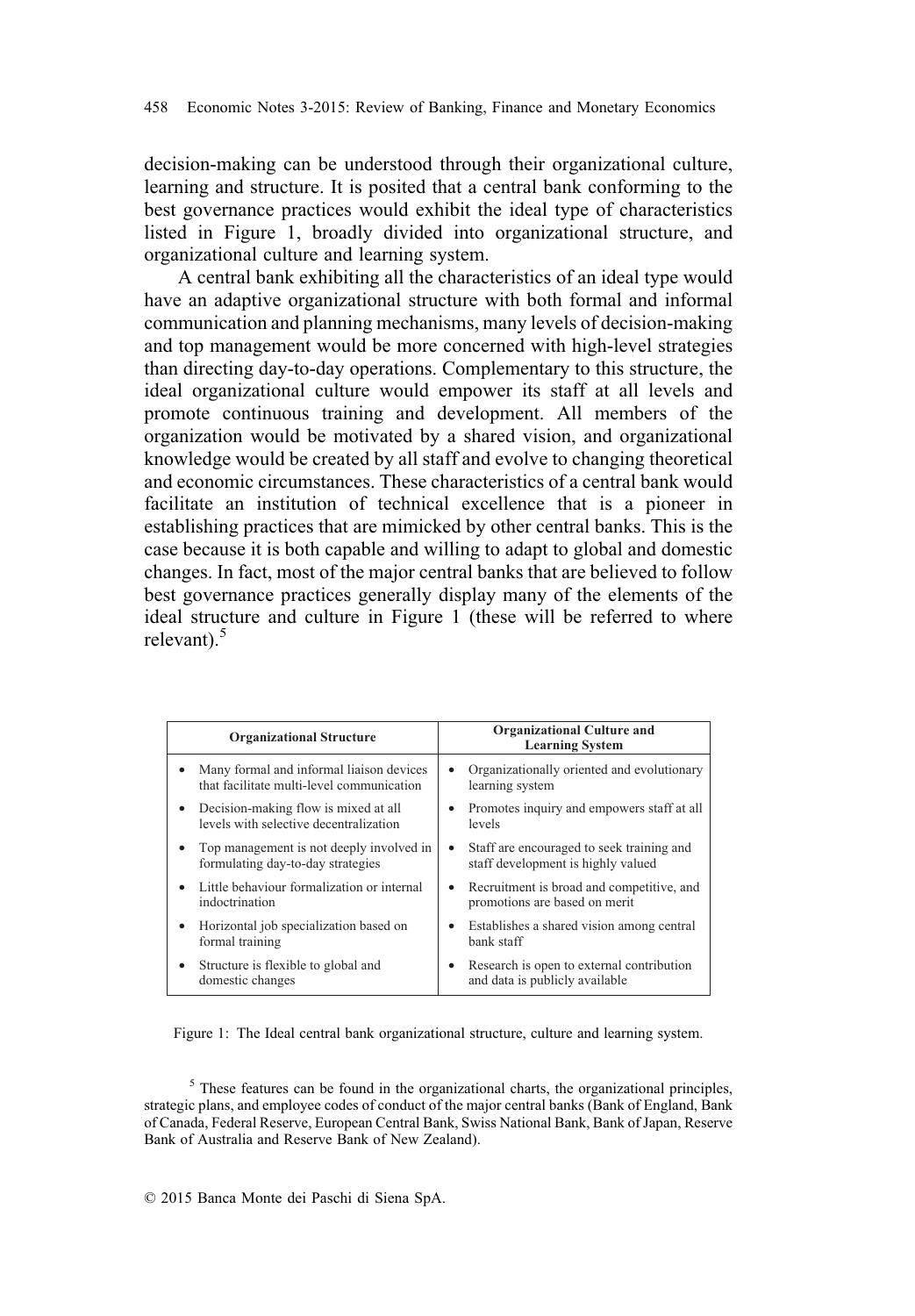The ideal type described in Figure 1 is elaborated below. It should be emphasized, however, that there is likely no central bank in the world that achieves all of the characteristics above, and there is likely a great deal of variance along a continuum of organizational characteristics that need to be appreciated. Furthermore, the relative importance of these feature will depend on the objectives, autonomy, authority and accountability delegated to the central bank. For example, several of the characteristics—including horizontal job specialization, flow of decision-making, learning system, staff training and openness of research—are more important for central banks that are more akin to knowledge institutions.<sup>6</sup> For the sake of simplifying the proposed framework, the focus is on presenting an ideal type, but the empirical evidence would likely show that not all central banks could achieve these characteristics because of local political, economic, structural and cultural considerations.

It also needs to be emphasized that each of these characteristics face their own trade-offs. A few example include: the trade-off between managing the central bank's reputation and allowing staff and managers to express their own views and opinions; the trade-off between allowing more fluid and decentralized work processes and remaining accountable and transparent in day-to-day operations; or the trade-off between being flexible to changing economic environments and epistemic standards while maintain checks and balances on strategic decisions. These tradeoffs will be further discussed below; however, it should be noted that there is no exact science in managing them. An institution must be mindful that they exist, but just like each of the characteristics described in Figure 1, how it manages these trade-offs will depend on the specific context that the central bank operates within in terms of the socialpolitical landscape, as well as the autonomy, objectives, tools and accountability that it has been delegated.

After each section the framework is applied to the case of Bank al-Maghrib. The information from the case study began with a review of several publicly available documents that reveal its institutional goals and cultural norms, which provide a snapshot of how its structure and culture ought to operate. These include its organizational chart, employee code of conduct and strategic plan. To further understand the internal functioning and culture of the central bank, semi-structured interviews were conducted with officials with intimate knowledge of the bank, including present and past employees of the Bank al-Maghrib, as well as domestic stakeholders in academia, think tanks and government.<sup>7</sup> The aim was to interview staff of varying levels of seniority as an effective means of unearthing the unstated internal functioning of the bank. Based on these

 $6$  We thank an anonymous peer reviewer for pointing this out.<br> $7$  For a schedule of the interviews that were conducted, refer to Appendix A.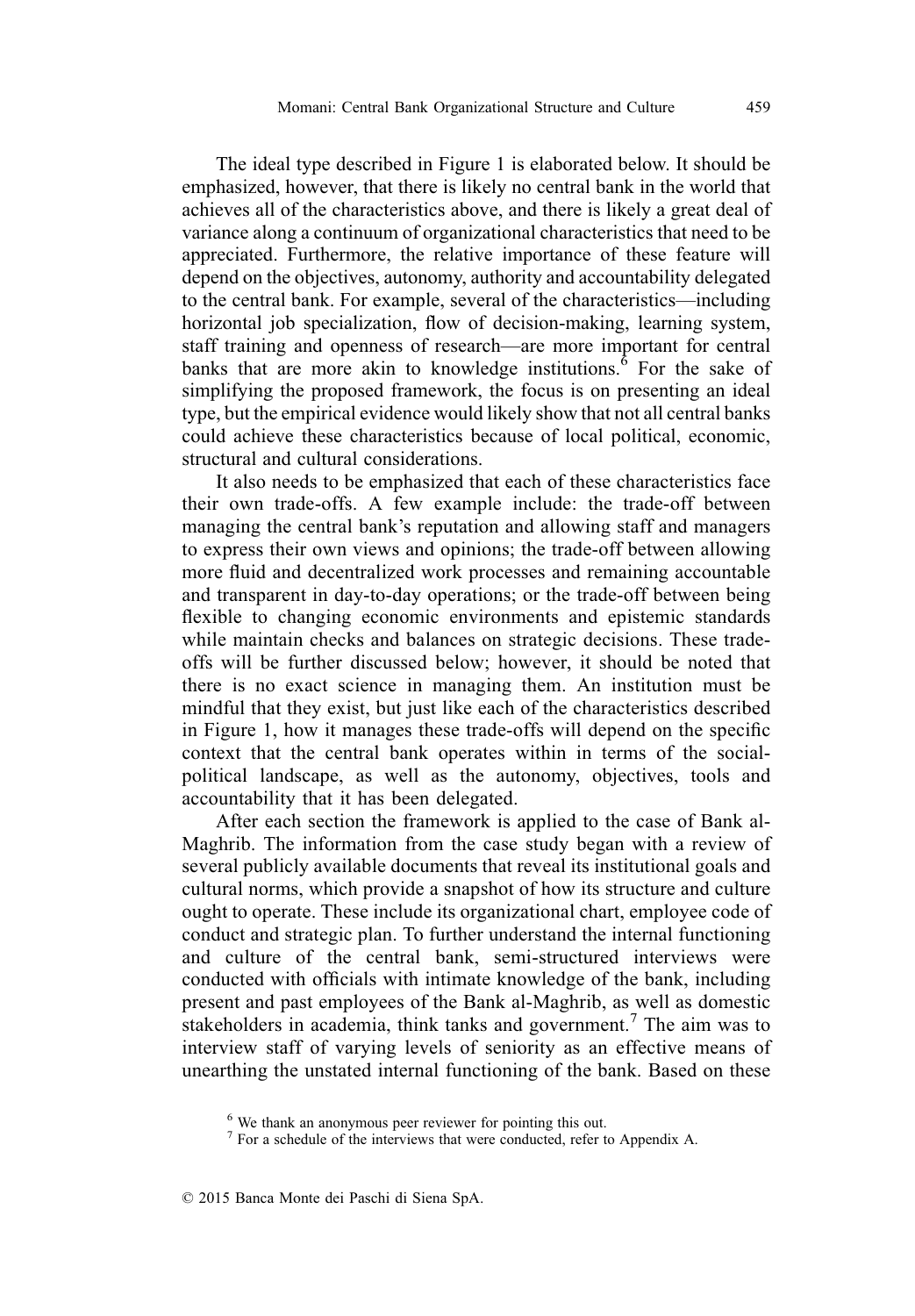interviews, an evaluation was undertaken of whether the central bank of Morocco is on its way to establishing best practice in organizational structure, culture and learning systems to align with reforms in other aspects of central bank governance.

# 3.1. An Idealized Organizational Structure

An organizational structure determines the dynamics of authority, communication channels, behaviour formalization, and planning and control systems that confine or liberate workflows. In other words, it defines the boundaries within which staff throughout the organization can perform their work. Mintzberg (1979) developed a well-known typology consisting of five organizational structures: the simple structure; the machine bureaucracy; the professional bureaucracy; the divisionalised form; and the adhocracy. The organizational structure of a central bank with good governance practices has many features of Mintzberg's adhocracy structure; therefore, this type of structure will often be referred to below.

# 3.1.1. Liaison Devices, Coordination Mechanisms and Communication

The standardization of output or work processes in a central bank is not always feasible; instead, it must retain flexibility in its tasks, which requires more fluid coordinating mechanisms. A central bank may not have as fluid a coordinating mechanism as an adhocracy in the "pure" sense—that is, one that primarily relies on informal communication processes—but it fits well with this structure because of the significant role for informal and formal liaison devices throughout the organization. This manner of organizing tasks and projects is more collaborative and innovative, and can be implemented quickly when required by economic or financial circumstances. In other words, communication channels are more open so that coordination between teams, where it would be beneficial or is necessary for the task at hand, is more efficient. Communication processes at central banks should have a wide range of both formal liaison devices—those that take place within the formal organizational structure such as liaison positions or integrating managers—and informal liaison devices—those that take place outside of the formal organizational structure such as task forces, standing committees or in social gatherings.

The type of communication system just described is favourable to a more bureaucratic or structured system that may be more hierarchical. In those types of structures, strategic and advisory consultations remain mostly between the board and middle management. It is also better than a structure that is completely centralized, where tasks are beholden to the direction of top management and imposed on its staff.

<sup>© 2015</sup> Banca Monte dei Paschi di Siena SpA.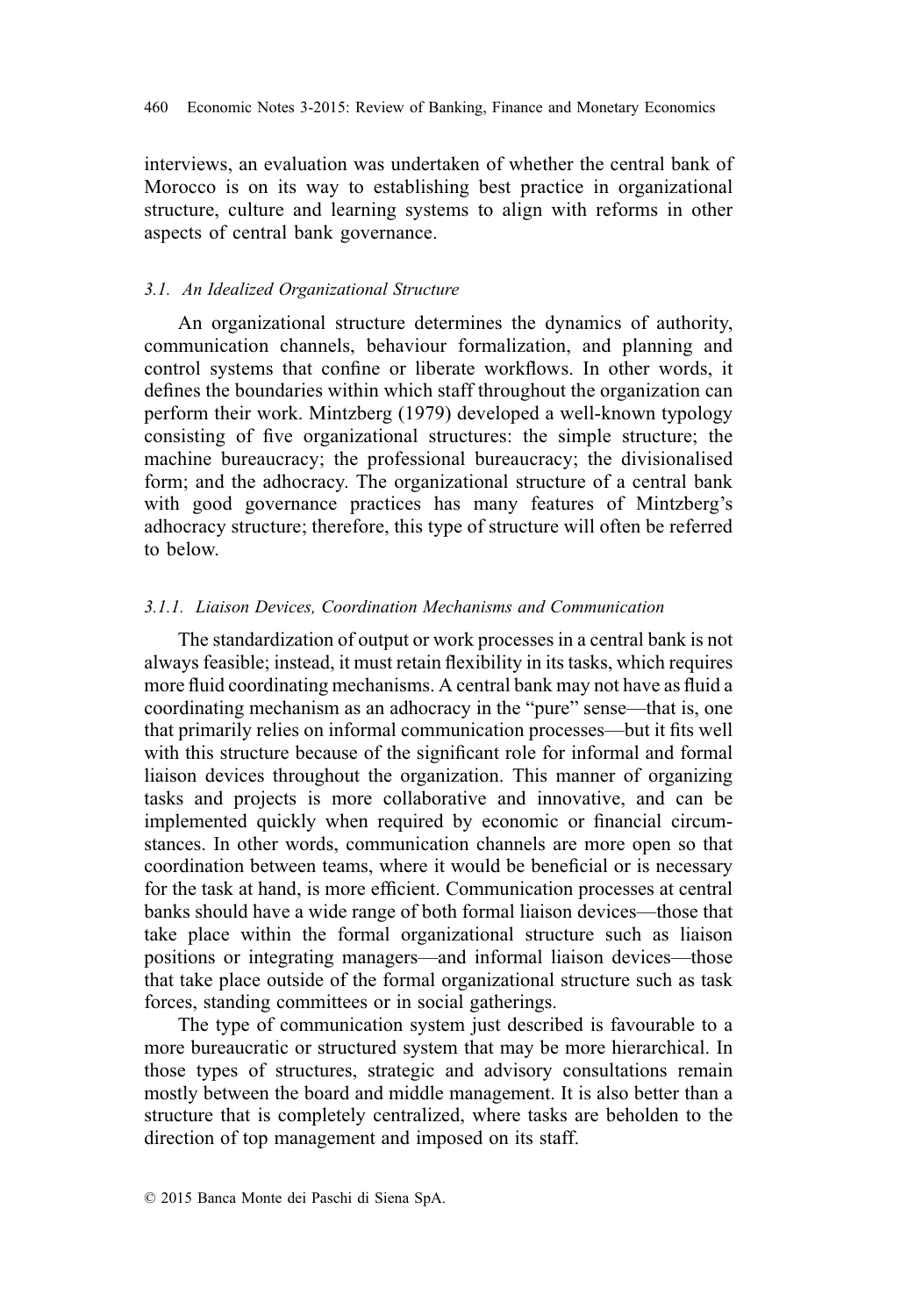## 3.1.2. Distribution of Authority and Decision-Making

Related to communication systems and coordination mechanisms is the distribution of authority and decision-making within the organization. At one extreme a single decision-maker or body of decision-makers have full authority over all decisions and do not rely on staff consultations. This could characterize a central bank with a very rigid monetary policy rule such as a currency board—or a small central bank with no independence, where the executive or a direct representative of the state is the ultimate decision-making authority and controls the tasks of the operating staff. Alternatively, authority may remain relatively centralized in the management board, while department directors command more authority in directing day-to-day operations of the bank.

In the idealized central bank, however, decision-making flow is mixed at all levels. In this type of structure, staff may be empowered to influence decisions, especially in their day-to-day tasks. Most of the operational decisions are made by department directors or middle management, but staff who execute the relevant tasks have input into these decisions. Even strategic decisions may be informed from the bottom up. As identified by the BIS and discussed in the literature review above, most central banks are moving towards this ideal by flattening their organizational structures in order to remove the hierarchy of authority and empower its staff. This is not to say that management should not lead and execute decision. There should still be clear lines of authority so that tasks and decision are easily traceable to ensure that it can be held accountable to the government and its public. In addition, management should be fully capable of executing strategic decisions about the organization's structure even when it is unpopular with staff. However, we maintain that staff should feel that they can influence decision-making and that their ideas are open for discussion with upper management.

#### 3.1.3. Management's Role in Day-to-Day Strategies

In the idealized structure, rather than having top management, in the case of central banks these are typically the MPC members, impose day-today strategies upon managers and their staff, the expertise of staff is relied upon to fuel their formation. As Mintzberg (1979: 447) stated, "The top managers of the strategic apex of the adhocracy may not spend much time formulating explicit strategies, but they must spend a good deal of their time in the battles that ensue over strategic choices, and in handling the many other disturbances that arise all over these fluid structures." He further noted that, "perhaps the most important single role of the top management of adhocracy is that of liaison with the external environment" (ibid., 448). In the context of central banking, the MPC becomes charged with final policy

<sup>© 2015</sup> Banca Monte dei Paschi di Siena SpA.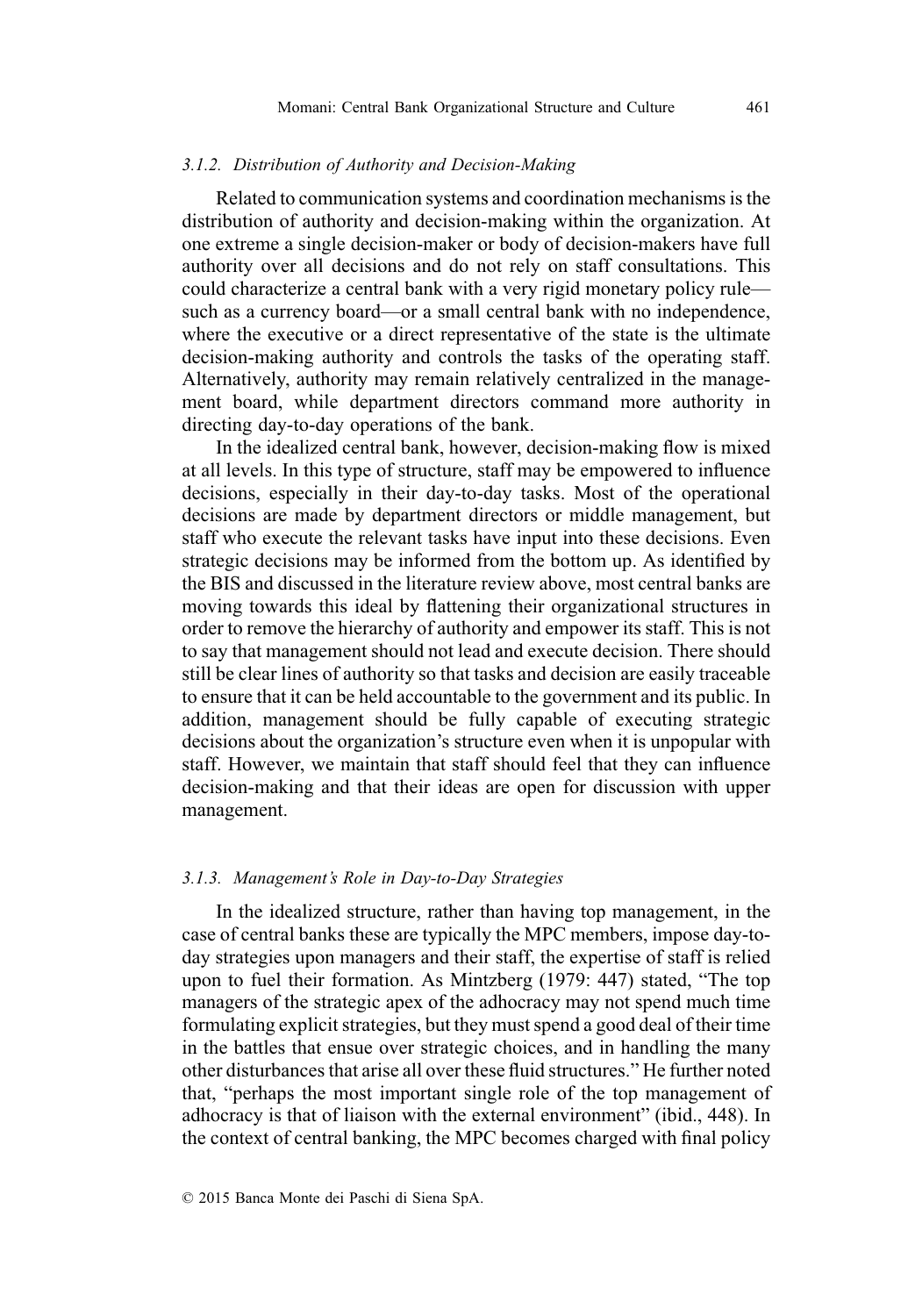choices or high-level strategic decisions and external communication to the public, government and financial sector, but they are not often involved in the day-to-day operations.

In practice, central banks have recently been moving towards appointing chief operating officers (COOs) to manage the administrative functions of the central bank, including HR, finance and information technologies. In effect, this removes the role of the governing board from day-to-day operations unrelated to economic and financial policy. Specifically, the Bank of England appointed a COO in 2013 and the Bank of Canada and the Reserve Bank of India quickly followed suit in 2014.

#### 3.1.4. Indoctrination and Behaviour Formalization

Whether the organization is centralized or not, top management can retain significant influence over department directors through behaviour formalization and indoctrination—that is, the conditioning of staff behaviour. Department directors may also institutionalize behaviour formalization to ensure that activities are carried out in a systematic way. Depending on the type of job or task carried out by the department, this may entail formalization by job or workflow by standardizing work processes, or formalization by rules through policies and procedures for all aspects of work. The lower the degree of indoctrination or behaviour formalization throughout the organization, the higher the flexibility and degree of empowerment the staff attain.

In the ideal central bank and the adhocracy organizational structure, extensive behaviour formalization and indoctrination are avoided. Instead, staff are trained externally, but encouraged to be inquisitive and flexible in their methods of identifying and solving problems in their day-to-day work. Furthermore, behaviour formalization is minimized to the extent possible in order to encourage cross-department fertilization.

#### 3.1.5. Job Specialization

In central banks with less autonomy, the generalized skill set of staff make it easier to minimize discretion over their work or impose in-house indoctrination and behaviour formalization. The requirement for more specialized experts in modern central banks minimizes the ability to constrain work in the same way. The BIS (2009) noted that the trend towards specialization will likely continue with advances in technology and acquisition of modelling expertise. This type of work closely resembles the demands of an adhocracy, where individuals are hired because of their formal training and specialized skills. Workers with more specialized expertise are less vulnerable to behaviour formalization and indoctrination because of their absolute advantage over specific tasks.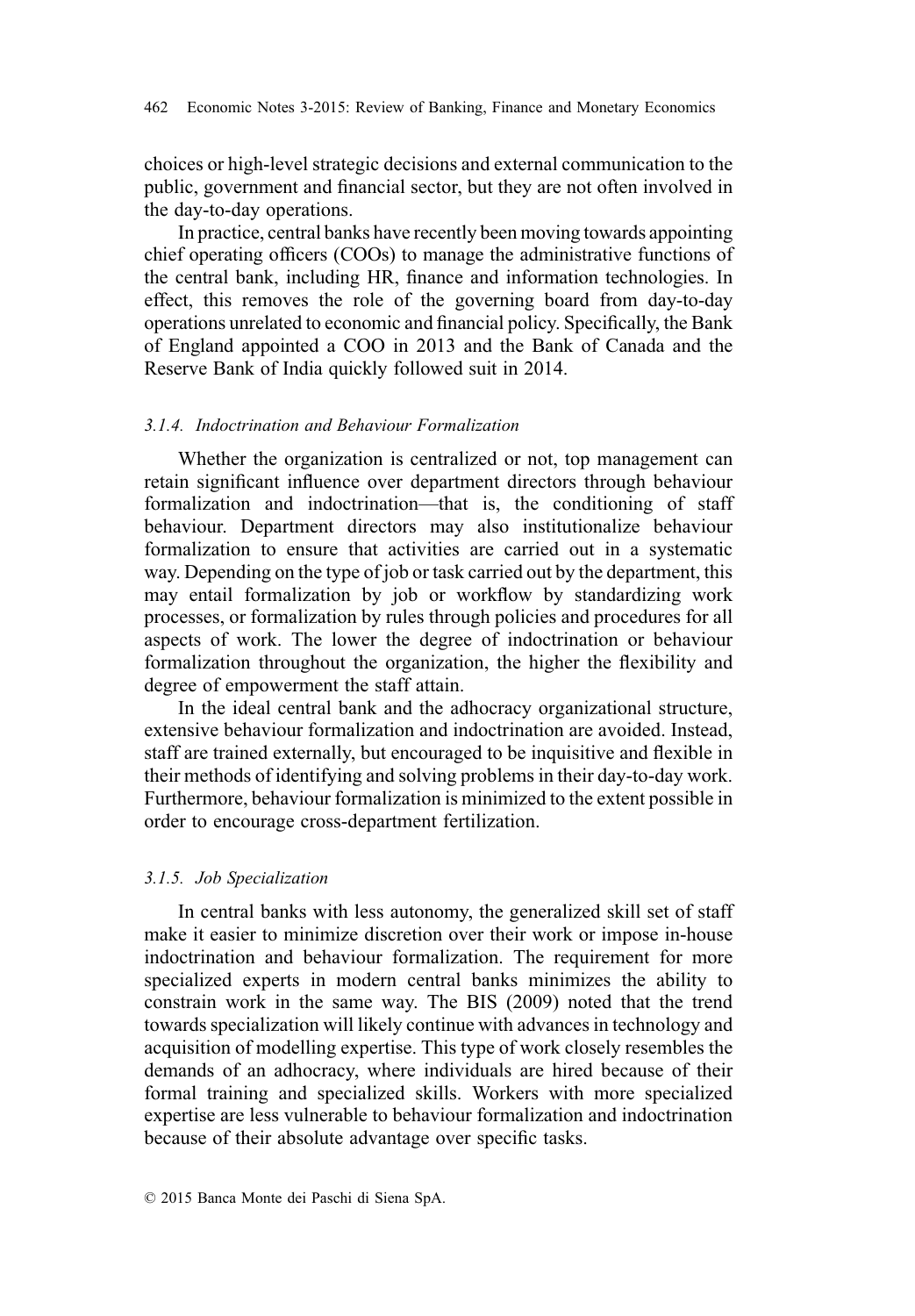## 3.1.6. Flexibility of the Organizational Structure

The structure of the ideal central bank is adaptable to global changes, but avoids unnecessary changes that may reduce its transparency or threaten its reputation. The most flexible organization structure would be one that is beholden to a single manager and can, therefore, easily be changed at the whims of the leader. Sudden changes in the central bank's operations such as the policy tools or in the governance arrangements such as the organizational structure, however, can confuse the public understanding of the central bank's objectives and functions. Instead, a central bank must remain consistent but responsive to its dynamic and complex environment. The adhocracy allows for this flexibility, but establishes checks and balances that changeovers can be implemented more effectively and transparently. Checks and balances include diversifying the MPC discussed in Section 2, government-oversight on significant strategic decisions, and open public debate to hold the bank accountable.

Despite the clear links between a central bank employing "best practice" and Mintzberg's classification of an adhocracy, no central bank would ever fully fit this organizational structure because of the more ambiguous components: the ease of creating and destroying departments; the lack of distinction between supervisors and staff; and lines of communication that are too loose. But limiting bureaucratization and encouraging flexibility is necessary for establishing the type of learning culture necessary for best practice in central bank. Having described the characteristics of an idealized organizational structure for a central bank, this framework is now applied to the case of Bank al-Maghrib.

#### 3.2. Organizational Structure of Bank al-Maghrib

The organizational chart of Bank al-Maghrib resembles that of some of the major central banks. It is quite simple in design. The Governing Board decides monetary policy and the other strategic decisions of the bank. The Governor is at the top of bank operations and oversees the bank's core functions, including monetary policy strategy, monetary policy operations and banking supervision. The Director General of the bank, who is also a member of the Governing Board, oversees all of the other operational and administrative departments. Organizational charts, however, reveal only very limited information about complex organizations (Mintzberg, 1979: 37). A macro-level study of a central bank using economic indicators, legal amendments and other measurements can provide a useful starting point, but face-to-face interviews with central bank personnel were found to be a more effective means of receiving sincere responses of how things actually work, rather than how things ought to work.

<sup>© 2015</sup> Banca Monte dei Paschi di Siena SpA.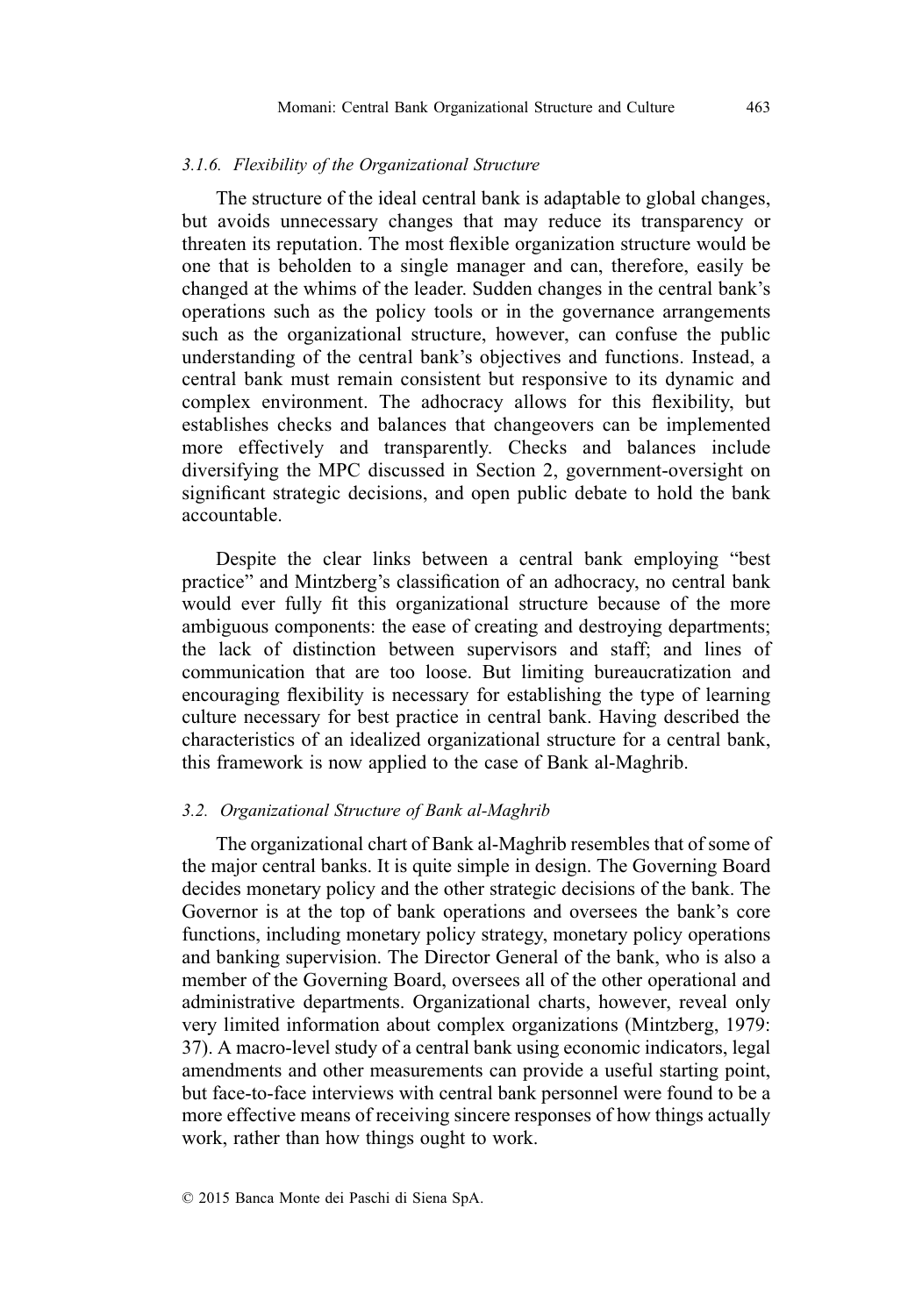The interviewees revealed that the bank has instituted a number of positive internal liaison devices and communication policies that staff heralded as useful to achieving shared goals and as a productive aspect in their own work. It was noted that meetings within departments occur on a regular basis, and wider staff meetings across departments within divisions (called "directions" by the bank) meet on a monthly basis. $8 \text{ In addition, staff}$ from other directions may be invited to these staff meetings if they are working on overlapping projects. There is also a high-level group of managers, including the directors of each direction and each administrative department, who meet monthly with the Governor.

One staff member indicated that there was a great deal of communication within the core functions of the bank, through formal monthly meetings and informal meetings held several times a month. Another interviewee, however, noted that directions are well-defined and separate, with little intersection. In general, it was implied that a new generation of workers, who have mostly been hired since the current governor, Abdellatif Jouhari, was appointed in 2003, communicate more openly than the older generation. As the new generation is starting to fill management positions, communication channels throughout the bank are improving.

There also appears to be a general belief among the younger staff whom were interviewed that they do not have a lot of input into their tasks or projects. The assignment of tasks within the organization implied that authority and decision-making remained centralized by the board and department directors. One manager discussed a new initiative of instituting "participative management" over the last decade, which includes having department annual planning start from the bottom up. He also indicated that there was an initiative to evaluate managerial skills—a key priority in the bank's strategic plan for 2013–2015.

In general, it appears that directors run a tight ship in managing dayto-day operations and assigning tasks down the chain. One interviewee indicated that it would be a very tough job to be a manager because of the bank's high standards and the requirement to complete deliverables on time and make no mistakes. This type of work environment can restrict creativity, provoke bad attitudes against the organization, which is counter-productive to a goal of creating a shared vision among staff, and generate a culture of avoiding taking responsibility for ones work. The Governor, however, does not appear to be deeply involved in formulating day-to-day strategies. Furthermore, most of the interviewees praised the changes that he has implemented within the bank over the last decade, in

<sup>&</sup>lt;sup>8</sup> The bank is divided into several directions that house its core functions (i.e. monetary policy, banking supervision and so on) and separate administrative departments (i.e. finance, HR, legal). Each of these directions and administrative departments contains multiple departments.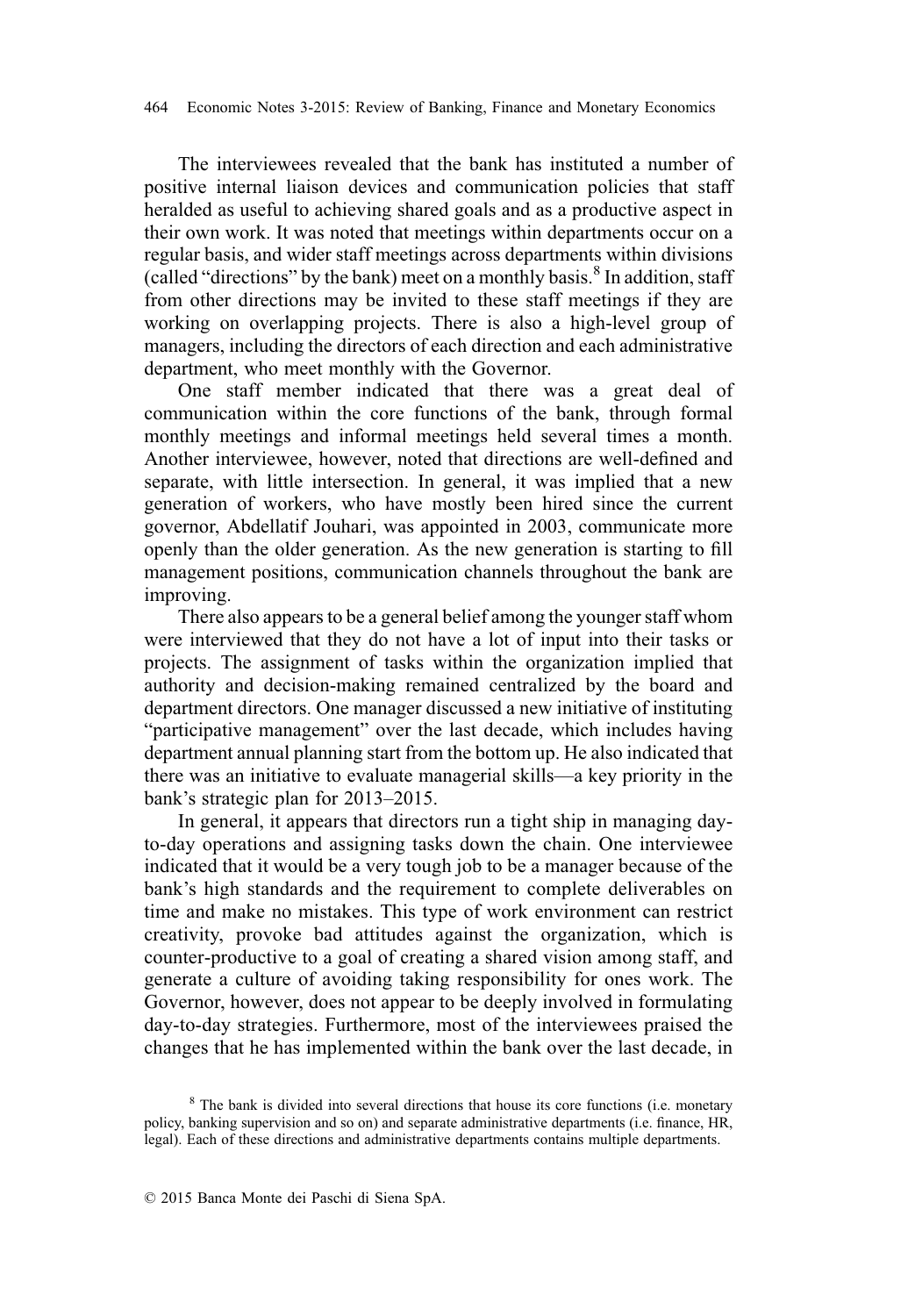particular, to independence, transparency, training and development, and HR policies.

Behaviour formalization and internal indoctrination appear to be higher than that of the ideal central bank. For example, there appears to be a strong initiative to hire young staff who are recent graduates. Although this might be a tactic to hire inquisitive and ambitious workers, it is also a group of individuals who can be more easily indoctrinated. One staff member indicated that they wanted young individuals who can "work hard, be smart, think quickly and deliver efficiently". In addition, it was noted that managerial positions were usually filled internally and that the bank prefers to train internally, rather than to hire experienced or formally trained staff.

The need to train staff internally rather than hiring specialized workers may, however, be related to the capacity of the Moroccan workforce and the ability of the bank to attract talented individuals. A few staff members did indicate that internal capacity and competencies at the bank are much stronger than they were 10–15 years ago. Still, external constraints exist in hiring mature economists, who are scarce in Morocco.

Capacity building is important for the Bank al-Maghrib because its strategic plan for 2013–2015 aims to, above all, establish itself as a model to aspire to within the region by placing itself at the same level as the most developed central banks in the world. A number of bank employees and Moroccan stakeholders repeatedly said that the bank has ambitions to meet global best practices that emulate central banks with strong autonomy and authority. The bank also prides itself on being flexible to changing economic paradigms.

A Moroccan academic pointed out that this can be an issue for the central banks of most EMEs, because they often try to institute best practice in central bank governance regardless of whether it is necessary for a particular country. In other words, the ideological pursuits of the central bank are often more beholden to global factors than responsive to or innovative within their given economic environment. In the case of Morocco and other EMEs, this constraint may also be related to the limited technical capacity, which may prevent it from empowering itself to establish effective reforms where needed and dismiss international best practices that would not be best practice in its given case.

Overall, Bank al-Maghrib appears to have made progress over the last two decades towards the idealized central bank structure that has been described above. Notable improvements have been observed with respect to hiring specialized employees and maintaining an adaptive structure to global and domestic changes. It should be restated that Bank al-Maghrib follows a pegged exchange rate, and, therefore, has some limits to autonomous policy decisions; therefore, limitations to lower level decisionmaking and less job specialization are not necessarily unfavourable because it does not prevent it from achieving its objective. Furthermore, as an

<sup>© 2015</sup> Banca Monte dei Paschi di Siena SpA.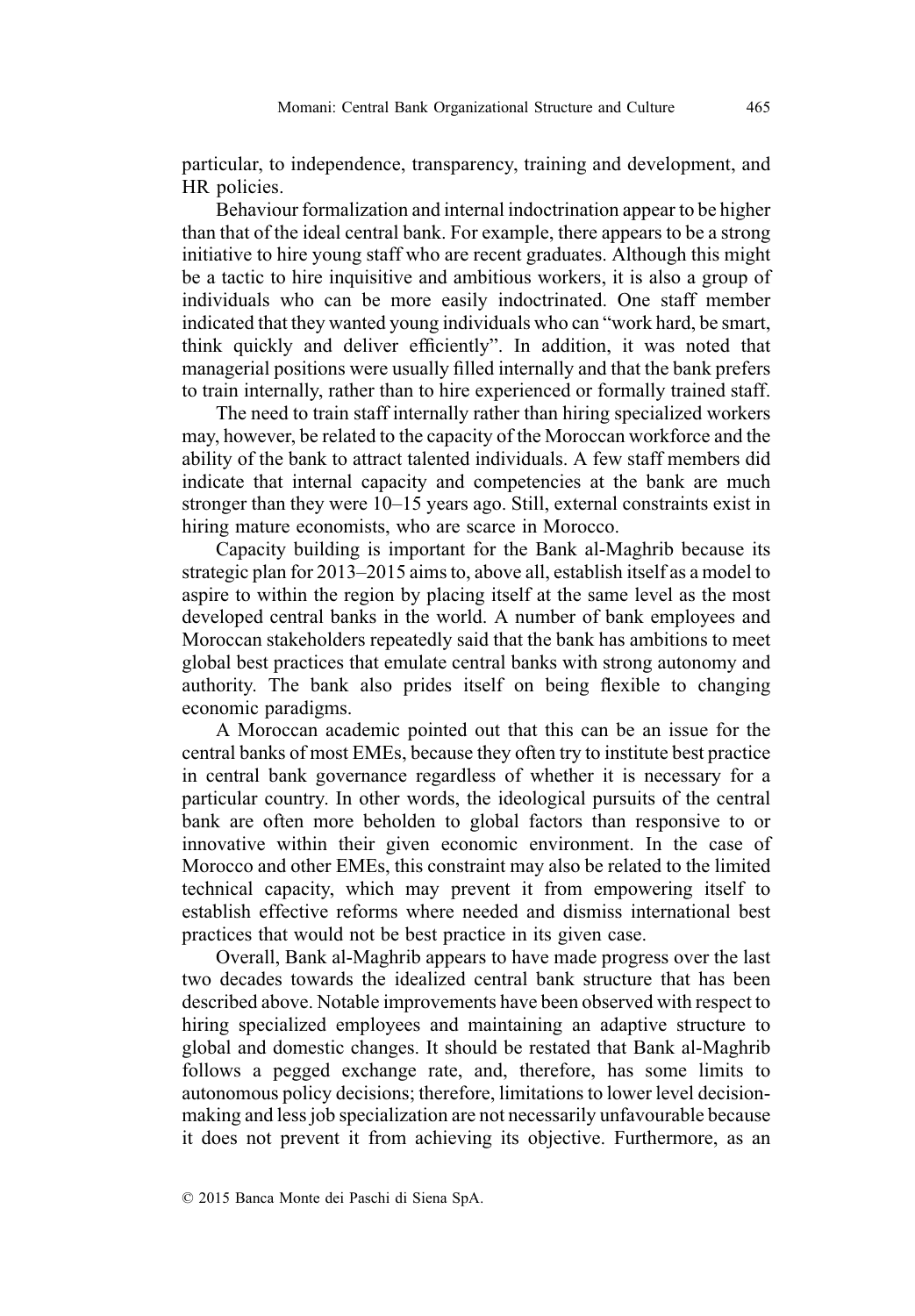institution still establishing its credibility, as will be further discussed below, tighter controls over day-to-day tasks may be appropriate because they improve the bank's ability to demonstrate transparency and accountability to the government and its public. As Bank al-Maghrib transitions to a flexible exchange rate and becomes a fully independent inflation-targeting central bank, it would benefit from moving towards flattening the decision-making structure and facilitating better communication between departments and among different levels of authority within the organization.

## 3.3. An Idealized Organizational Culture and Learning System

The implications of a central bank's organizational structure for the effectiveness of its decision-making system, including its independence and technical professionalization have been discussed. In order to foster an independent organization, however, the organizational culture needs to evolve to reflect the values embedded in a developed adhocracy. Organizational culture is "a way of defining boundaries and selecting members; a way of allocating authority, power, status, and resources; norms for handling interpersonal relationships and intimacy; criteria for dispensing rewards and punishments; and some way of coping with unmanageable, unpredictable, or stressful events" (Heffron, 1989: 213). An organizational structure and culture go hand-in-hand in instituting best practices in central bank governance that may have been established by law or in a plan, but have not yet become an institutional reality. That is, central banks that have already instituted an adhocracy-type organizational structure must foster an open learning culture to establish an advanced policy-making institution.

## 3.3.1. Learning System

Of particular importance for central banks is the learning system within the organization. A learning system is the "adaptation, information processing patterns, development of organizational theories-in-use, and the institutionalization of experience in the organization" (Shrivastava, 1983: 7). Paul Shrivastava developed a typology of learning systems based on the source of knowledge that informs organizational decision-making and the process through which the learning system is adopted. The ideal central bank proposed in this paper would have many characteristics of an "information seeking culture".

This type of learning system is characterized by an organizationally oriented information system, meaning that the institution is highly participative and that shared knowledge from all levels of the organization informs decision-making. The learning system is also evolutionary,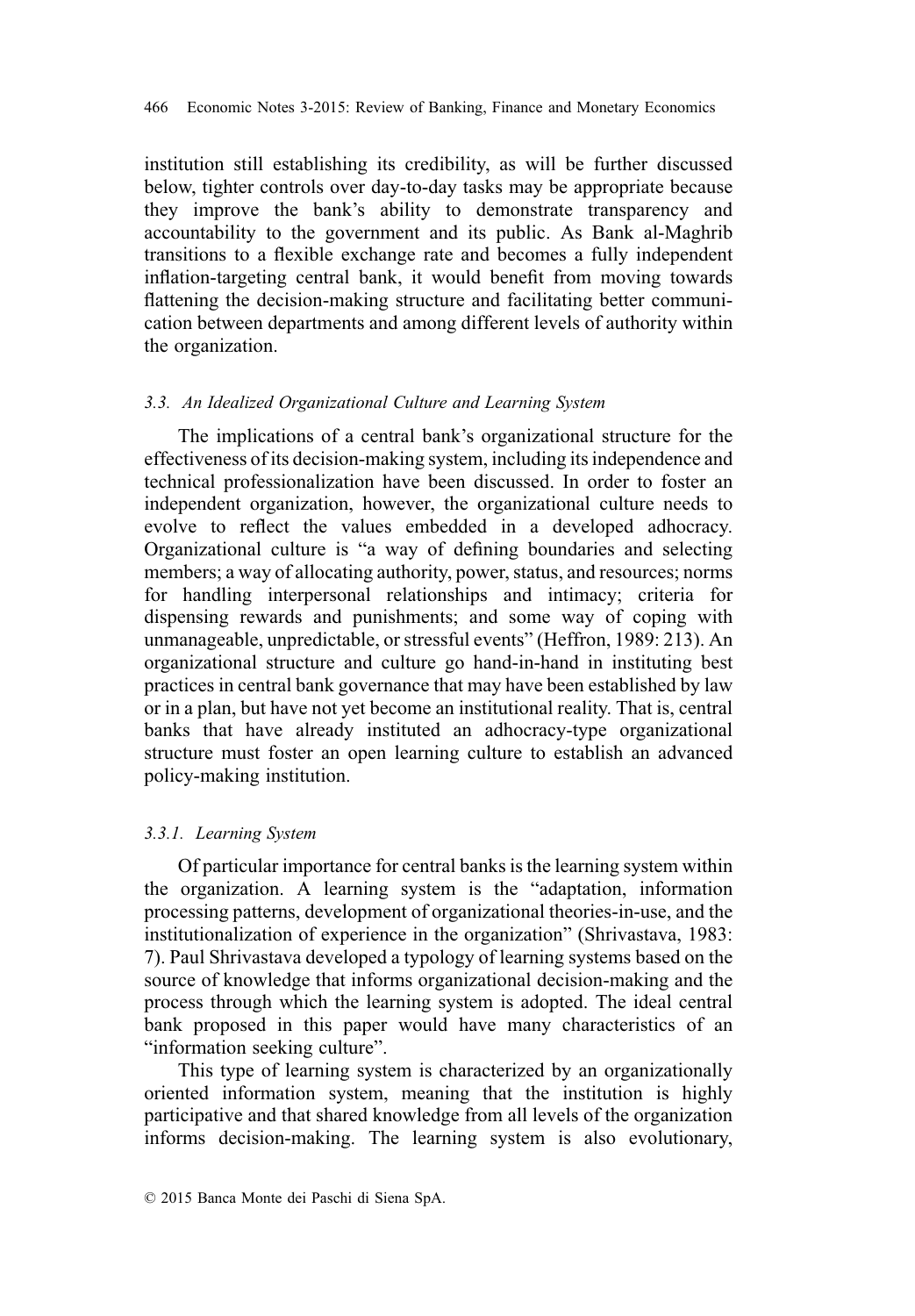meaning that knowledge is developed naturally, from socio-cultural norms, managerial practices, cross department fertilization and a curious culture within the organization. Within this system, staff development is of upmost priority. Furthermore, it encourages collaboration among staff in order to improve research and policy deliberations. That said, there are limitations to an "information seeking culture" for central banks, as staff may be limited in "continuously" seeking information. This is the case because, in modern central banks, staff are hired because of their specialized skills, technical proficiency and communication skills, and they often have specific deliverables. In addition, central banks are a public institution, which restricts the amount of resources that can be used to pursue significant innovation.

At the other end of the spectrum is a closed learning system, where the leader controls the flow of information and decision-making is confined to his or her perceptions and biases. Alternatively, a central bank under the throes of the government or a powerful top management team could have more formal control over the learning system. In this case, knowledge creation and sharing is important, but limited by the formal planning and control systems of the organization.

#### 3.3.2. Staff Inquiry, Empowerment and Development

Related to the learning system is the kind of culture and values invested at all levels of the organization. Ideally, a central bank would recruit very talented and intelligent individuals. These individuals should be able to contribute to the development of the organization in addition to performing their specialized tasks. In this regard, inquisitiveness should be embedded in the organizational culture, and staff should be empowered to suggest changes and seek further knowledge whether or not it is directly or indirectly relevant to their tasks.

Necessary for establishing an information-seeking culture and empowering its staff, the ideal central bank places emphasis on the training and development of its staff. This is an important activity at the major central banks who offer specialist central bank training, support the pursuit of academic posts, have internal rotation programs and engage in international recruitment practices (BIS, 2009).

#### 3.3.3. Recruitment

Recruiting and retaining the most talented individuals is important for establishing a culture that is engaged and ambitious. In order to recruit the best, a central bank must have a competitive and broad recruitment tactic. It must be able to set its own pay scales with substantial resources to remain competitive with private sector salaries. At the same time, salaries must

<sup>© 2015</sup> Banca Monte dei Paschi di Siena SpA.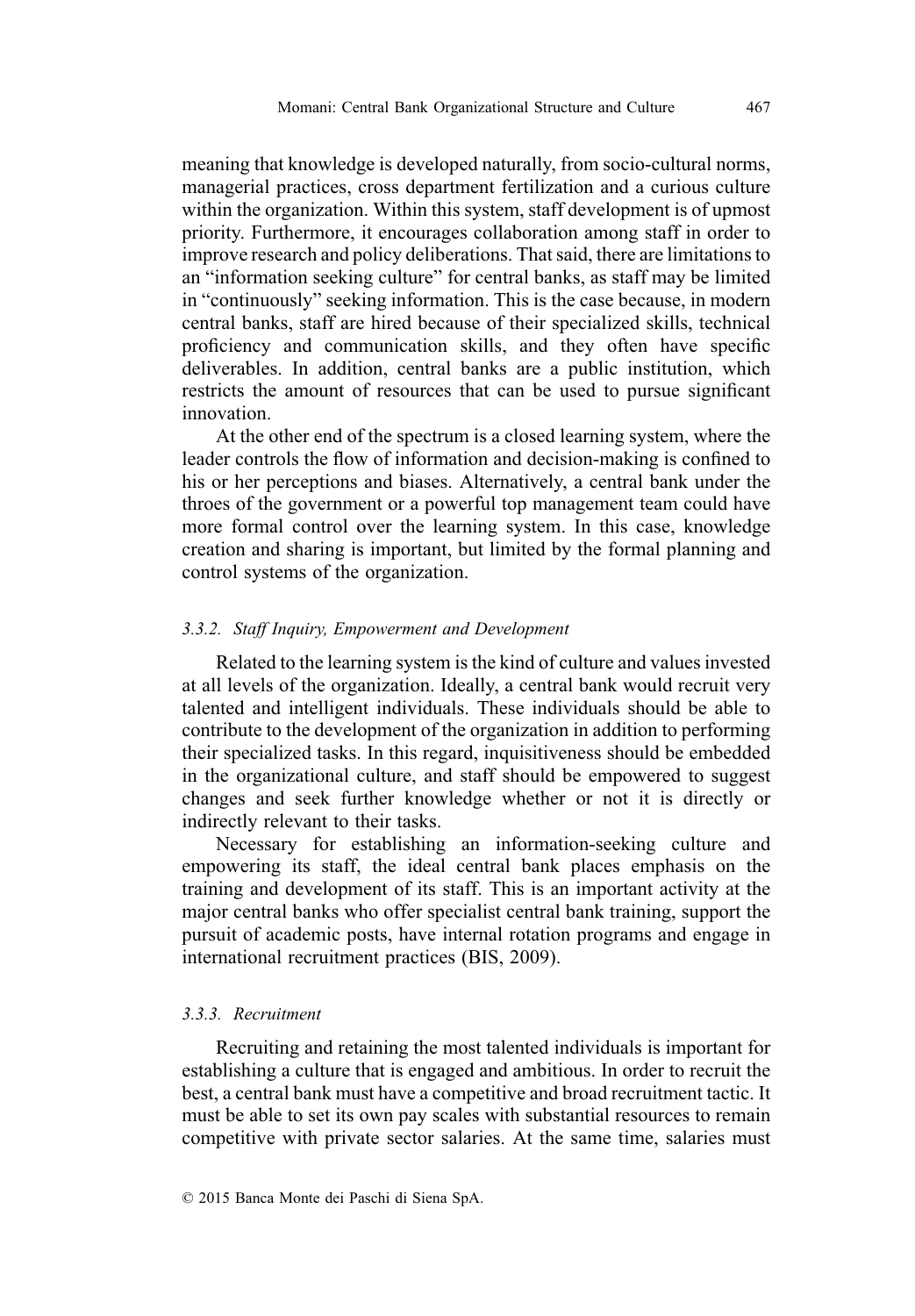remain relatively modest to reflect the fact that it is a public institutions and excessive remuneration can undermine a central bank's reputation, which is in turn central for retaining its autonomy. It should also engage in active recruitment for positions at all levels of the organization. Central banks in EMEs in particular, should actively recruit from abroad and attempt to capture diaspora that have been educated abroad. In order to retain its staff, promotions and salary adjustments should be seen as fair by creating a consistent evaluation process, with rewards based on merit. There is a risk that performance-based pay can lead to group think. Whether it does or not will depend on management: if they are charismatic leaders with strong convictions then group think is likely; $9$  however, if the manager encourages diversity of opinion and does not punish their staff for introducing problematic ideas, then this encourages innovative ideas.

Most of the major central banks recognize the importance of HR practices for establishing an institution with technical excellence. For example, the Bank of Canada's current and previous strategic plans focus specifically on strategies to attract and engage staff. The first pillar of the Bank of England's strategic plan is to attract a diverse and talented workforce. Similarly, the US Federal Reserve's fourth strategic theme is to maximize the value of its human capital by enhancing employee training and development programs, and increasing the equitability of compensation and benefits.

## 3.3.4. Shared Vision

The ills of behaviour formalisation and indoctrination in impeding staff inquisitiveness and empowerment have been discussed, but it is crucial for a central bank to establish a shared vision among its staff. This criteria fits much of the discussion by Smart (1999) on the creation of what he calls the "monetary-policy story" at the Bank of Canada. In particular, he stresses the importance of a shared narrative for having effective collaboration and engagement in intellectual dialogue throughout the Bank of Canada, before the MPC ultimately makes the final monetary policy decision. The shared vision also keeps staff motivated and united in working towards specific goals or objectives. In addition, this shared vision may improve the transparency and communication of central bank policies and goals by conveying a consistent message.

Every central bank will have a unique task in managing the creation of a shared vision, while at the same time allowing staff and management to express their own views and opinions. Central banks in EMEs will have a more difficult task here because it is at the same time trying to establish a coherent message and build a strong public reputation. Indeed, any conflict

<sup>9</sup> We thank an anonymous peer reviewer for this point.

<sup>© 2015</sup> Banca Monte dei Paschi di Siena SpA.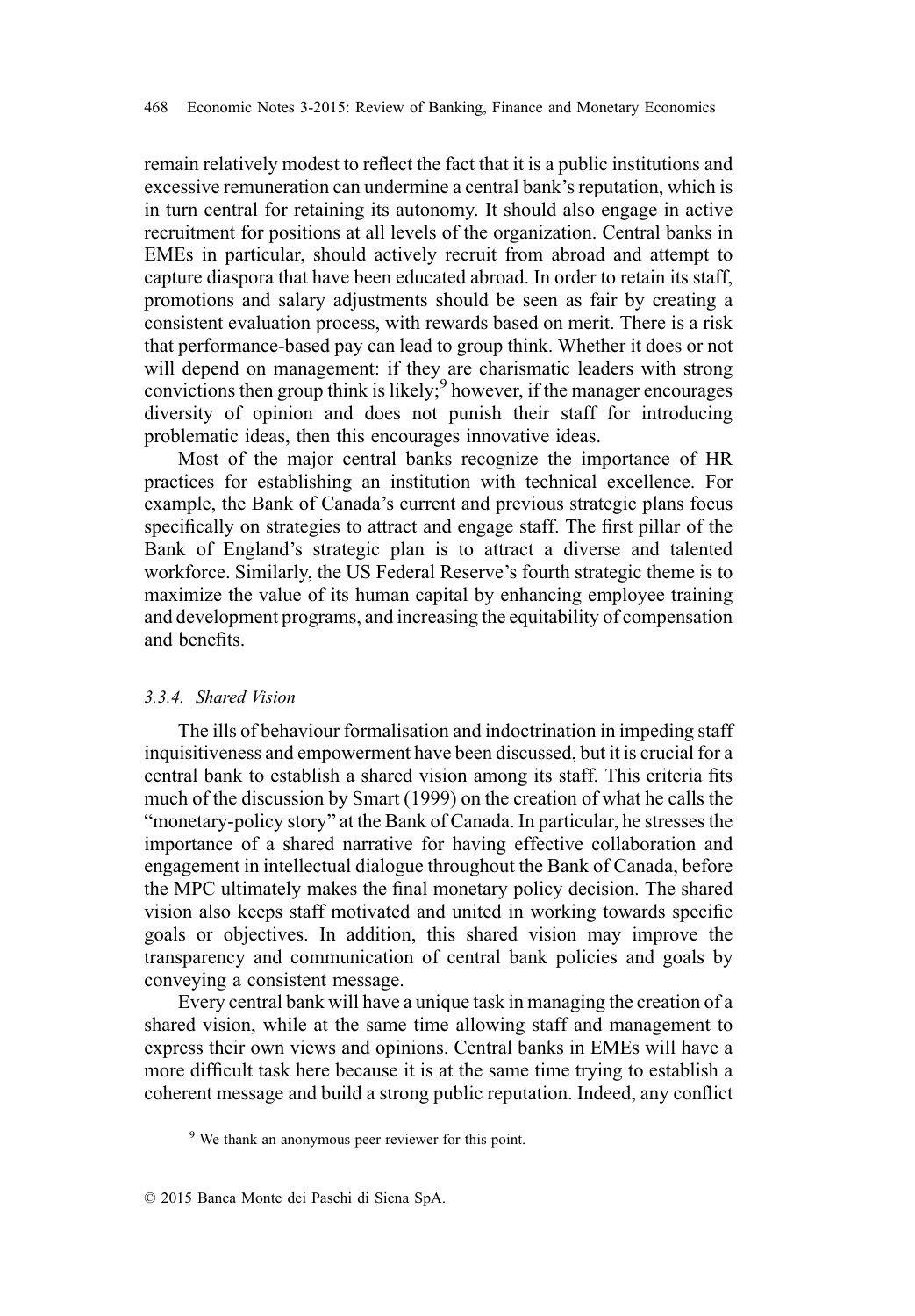in the message delivered by a staff member that is at odds with the institutions message could be seen as a blow to its credibility or to destroy the coherence of the banks policy approach.

#### 3.3.5. Open Research

Both external and internal research has become a crucial function of central banks in order to deliver better-informed policy-making. It is so important that St-Amant et al. (2003) researched the quantity, quality and relevance of central bank research. The authors found that factors that improve the quality of central bank research include the number of external partnerships and the number of PhDs employed. They also note the potential importance of quality of labour, computing resources, data availability, library resources and support staff, but do not have sufficient data to empirically test the significance of these factors. In addition to the factors identified by the St-Amant et al., central banks can improve their research networks and transparency by making their working papers and data available to the public, and encourage a dialogue with external researchers.

In striving for excellence in research, several central banks have, in recent years, commissioned outside experts or institutions to evaluate the quality of their research output—including the European Central Bank, the Bank of Israel and the Bank of Canada, among others. Recommendations for improving research quality and effectiveness in these reports include: flattening the management structure to improve oversight and collaboration between researchers and managers; mentoring programs for junior staff; increasing collaboration and internal mobility among directions; expanding specialized labour capacity; and broadening the recruitment base.<sup>10</sup>

#### 3.3.6. Open Learning Culture

Several of the components of the ideal type of organizational culture that have been discussed reflect the characteristics of an open learning culture described in the organizational behaviour literature. An open learning culture is one that promotes inquiry and dialogue, creates learning opportunities, encourages collaboration, creates systems to capture and share learning, empowers people towards a collective vision, connects the organization to its external environment, and provides strategic leadership for learning (Marsick and Watkins, 2003). Marsick and Watkins (2003) and Heffron (1989) stress that organizational cultures develop slowly over time

<sup>&</sup>lt;sup>10</sup> For an external evaluation of the research of the European Central Bank, see Freedman et al. (2011); for the Bank of Canada, see Meyer et al. (2008); and for the Bank of Israel, see Meyer et al. (2012).

<sup>© 2015</sup> Banca Monte dei Paschi di Siena SpA.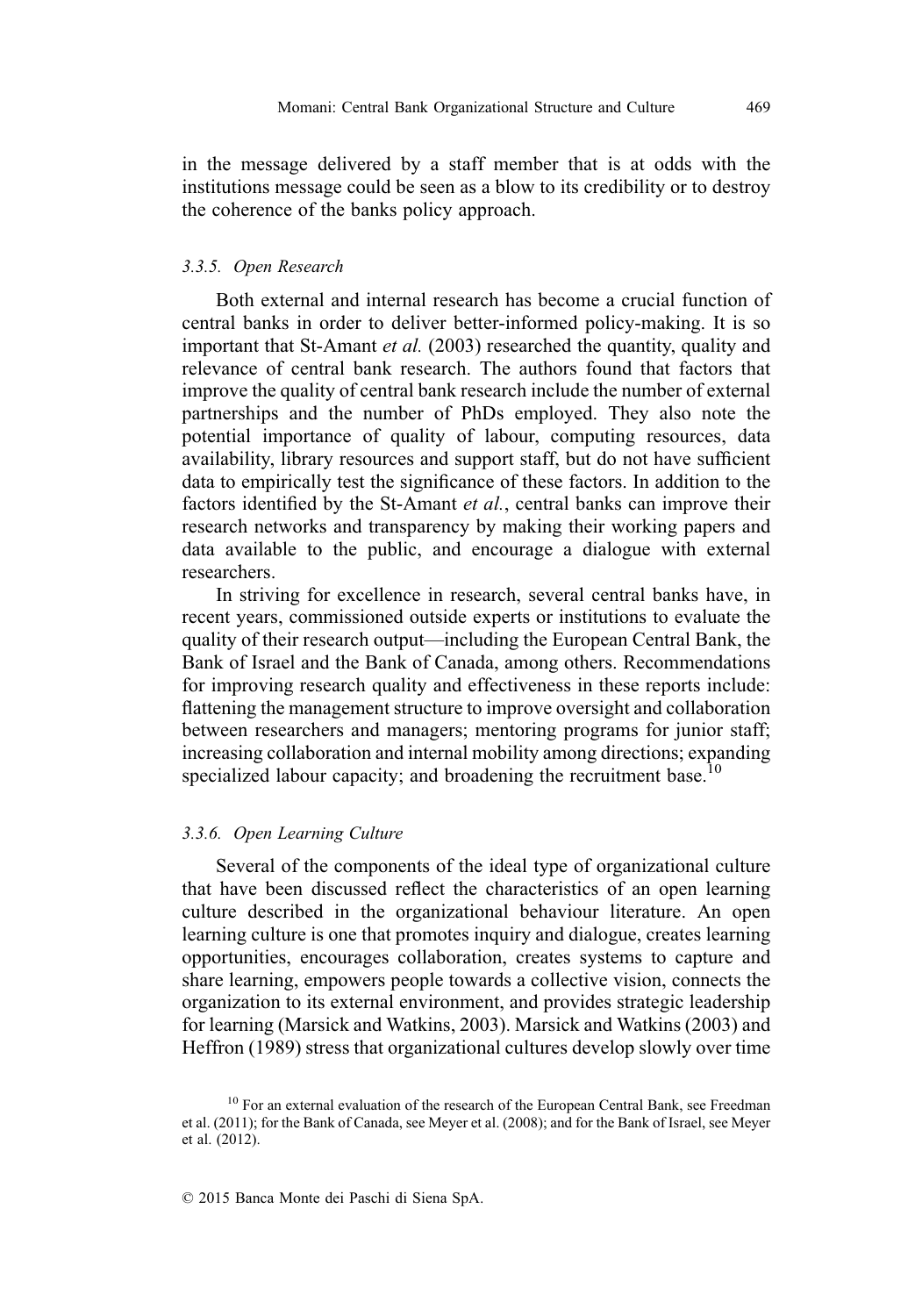and that "initial choices of structure, goals, and technology will become embedded in the organization's culture and overtime become unconscious assumptions about the proper structure, goals, and technology of that organization" (ibid., 235). At the same time, "The biggest barrier to using new learning in the system is a resistant organizational culture. People feel they cannot openly discuss variant views, challenge others, communicate across boundaries, take risks, and share knowledge without being penalized in some way" (Marsick and Watkins, 1994: 17). It is clear that the Bank of England, for example, is trying to combat this stigma by having the first pillar of its strategic plan include, "Valuing diverse ideas and open debate, while developing and empowering people at all levels to take initiative and make things happen".<sup>11</sup>

There are several measures that a central bank can take to effectively develop an open learning culture. First, the central bank should recruit staff and managers who identify with the values of this type of culture: inquisitive, ambitious and a team player. Furthermore, like the composition of the MPC, diversity in age, experience, education and tenure should be encouraged to improve organizational learning and prevent the dominance of a group of tenured employees. Second, promotions should be based on performance and skills, rather than by tenure. This encourages staff to take initiative in proposing new projects or developing new skills, and to share their knowledge throughout the organization. Third, the central bank should establish a code of conduct and strategic plan, along with a plan of action, aimed at instituting the values of an open learning culture. These will gradually become embedded in the culture, as highlighted by Marsick and Watkins (2003). Fourth, the central bank should ensure that it has the resources to support staff development, for example, by granting time or money for external training or participation in workshops. It should also make resources available to do their job effectively, for example, the most up-to-date technical systems, software and data. As discussed in the next section, Bank al-Maghrib has taken most of these measures and it is clear that these are slowly becoming embedded in its organizational culture.

## 3.4. Organizational Culture and Learning System of Bank al-Maghrib

The employee code of conduct of Bank al-Maghrib contains many of the foundations necessary to develop an open learning culture, including a code of ethics and the requirement to: act in the interest of the bank and to declare conflicts of interest; to act with honesty and integrity; act with neutrality from political and religious views; and refrain from discriminating based on age, sex, religion, nationality and political views. Most

<sup>&</sup>lt;sup>11</sup> Bank of England "The Bank's Strategic Plan—One Bank, One Mission". Retrieved on 25 August 2014.<http://www.bankofengland.co.uk/about/Pages/strategicplan/default.aspx>.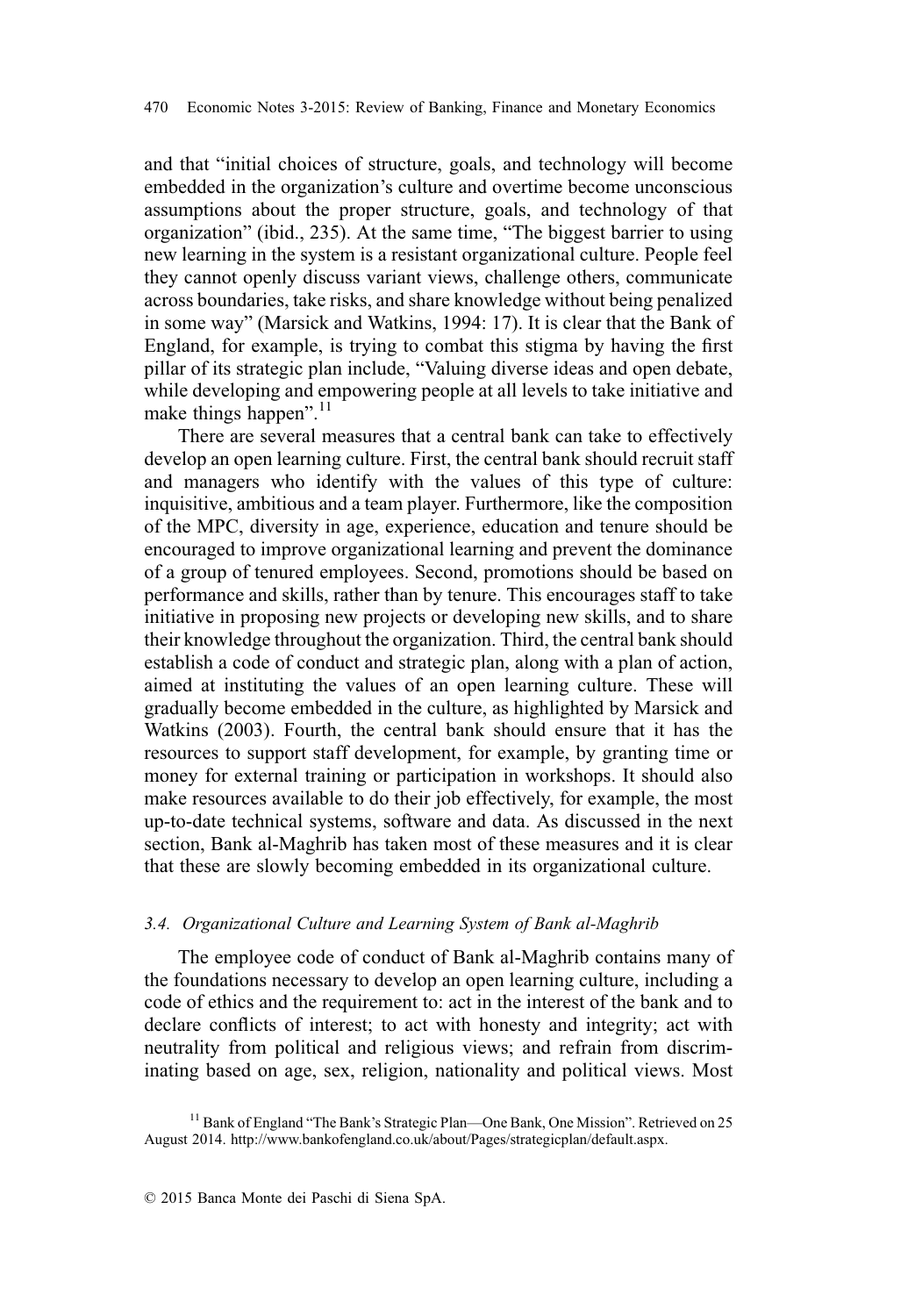notably, the code requires all employees to create a working environment that inspires mutual confidence and cooperation. Employees must also treat each other with respect, equity, solidarity and courtesy, regardless of their level of authority within the organization.<sup>12</sup> Interviews revealed that much progress in achieving an open learning culture has been made, however, there remains significant room for improvement.

The bank does not exactly conform to the criteria of Shrivastava's information seeking culture: learning is not highly participative, instead, most information flows from the top down. Similarly, collaborative projects or interactions are not apparent at the staff level, although they appear to be important at the managerial level. This is not to say that communication is controlled, it is merely not encouraged to the extent of an ideal learning system. The bank does, however, have many information sharing systems available to its staff. For example, to keep bank staff up to date with the latest knowledge and techniques in central banking, it has expanded its library services. Specifically, the library now sends updates on the newest academic journals and other relevant research to specific departments and individuals.

The bank has also created an intranet and a central data storage system, which helps ensure information, resources and data are available to all employees. Most of these changes were instituted under the direction of Governor Jouhari. It was noted, for example, that prior to his appointment, staff held data on their individual workstations, which they used as leverage to secure their relevance to the organization.

Another important change implemented by Governor Jouhari was to significantly raise salaries to be able to attract talent from within Morocco and abroad. For a number of years, these salary raises made work at the bank more attractive than other public sector agencies and organizations, and often more attractive than many of the private sector competitors such as commercial banks and large multinational corporations. Over time, however, wages at the bank have become less competitive relative to the private sector, which does not help to attract talented individuals. Some interviewees even noted that pay in public universities for academics now exceeded that of bank staff.<sup>13</sup>

In addition to competitive salaries, however, the bank offers numerous financial and social perks to its employees. For example, the bank offers its staff discounted loans and mortgages, there is a social club for bank employees and resort villages in coastal communities for their families. Retirement had been mandated to age 55, but this has slowly increased to

<sup>&</sup>lt;sup>12</sup> Bank al-Maghrib's Code of Ethics is publically available on its website in French. <sup>13</sup> It should be noted that salaries for faculty at public university in EMEs are typically much

lower than in advanced economies as well as the private sector in EMEs. When faculty positions become more lucrative, talented economists will have a lower incentive to work for the central bank.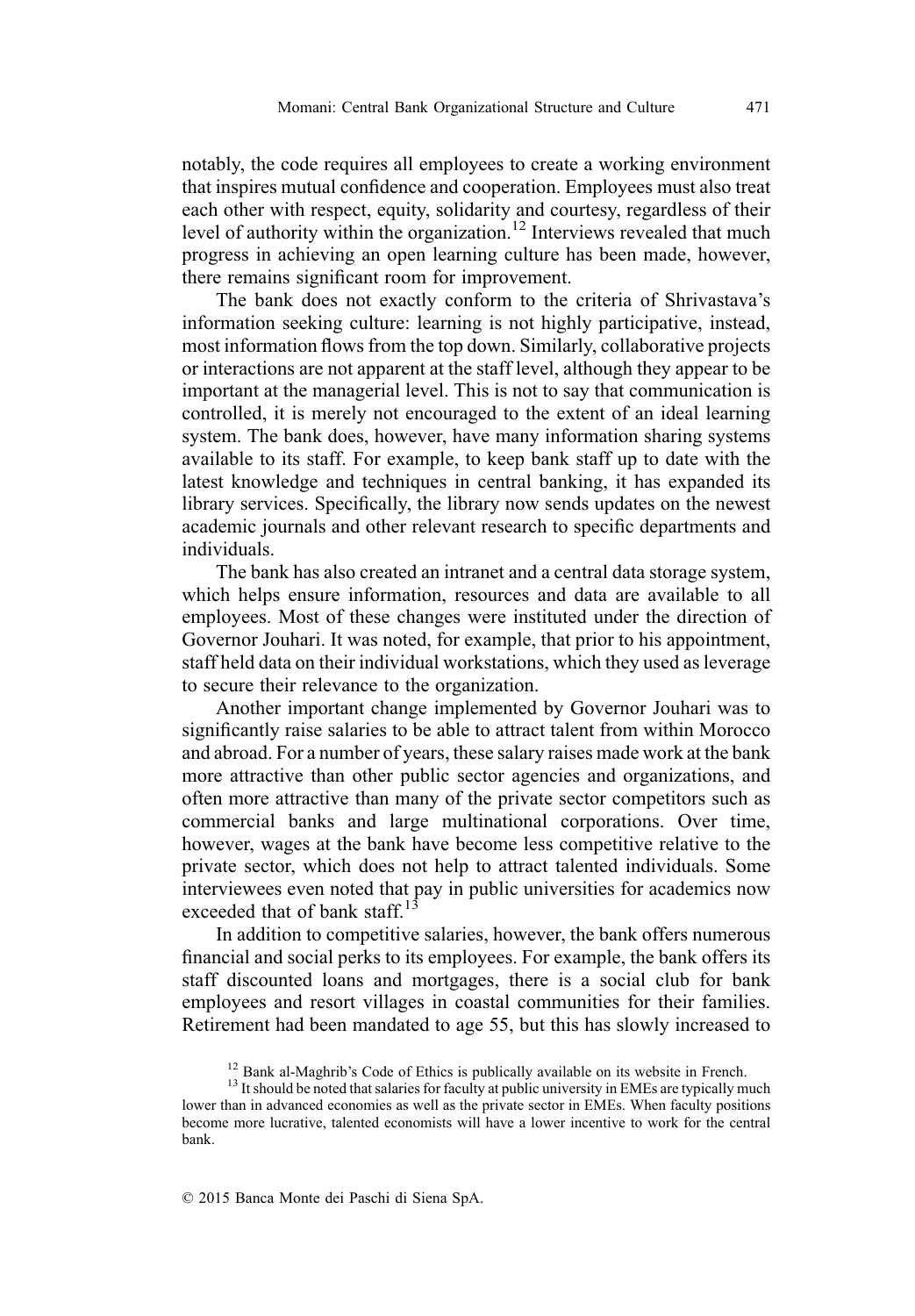60, and is climbing incrementally to take advantage of a higher life expectancy and to relieve public burdens on pension systems. A number of individuals also noted that working at the bank is attractive because it has a positive reputation as a prestigious organization.

Hiring talented economists in Morocco appears to be as much a problem with the domestic environment as with the domestic capacity. The bank does not use headhunters to find specific talent. They actively recruit outside of Morocco and make annual trips to cities with large Moroccan immigrant communities as part of local job fairs. It was noted that the best economists are trained abroad; however, they usually do not return to Morocco, not only due to better compensation elsewhere, but also for a better livelihood. Some interviewees also indicated that economic training within Morocco is not sufficient to train internationally competent economists, both because the capacity within the universities is insufficient and because the most talented students are attracted to engineering.

Aside from the decrease in relative pay discussed above, some interviewees indicated that some talented staff members have left the bank in recent years due to a declining culture of open debate and critical thought. This view was not widely shared among current bank staff, but notable nevertheless among former staff. Others interviewed saw the opposite trend, noting that legacy employees prevent critical analysis, but it is becoming more appropriate to be a critical thinker, to be able to criticize your managers and to propose your own tasks or projects. For example, staff now contribute to their departments' annual goals and can elect to work on certain projects.

The Bank al-Maghrib supports staff training and development and has a formal mechanism for determining training programs: at the beginning of the year, the "Training Committee," lead by the HR department with representation from all the directors of the bank, meet to gather all of the available training courses in the year head, filter out the relevant ones, discuss the needs of the bank and request specific training courses. The bank also offers several internal training and development programs. An inhouse training centre, for example, was pointed to as an important new development at the bank. Other internal training and development tools include hosting seminars from external experts, and encouraging staff to deliver presentations to their peers and write group reports.

External training courses are also available; however, some staff members were more optimistic about these opportunities than others. Specifically, staff indicated that there are opportunities for sabbatical to achieve higher education and go on secondment to the IMF, but the bank is very selective in awarding these opportunities. They also did not feel confident that the bank would sponsor its staff to attain PhDs or to pursue international sabbaticals. Many of the staff interviewed noted that they felt the bank was moving towards the point where these could be options. There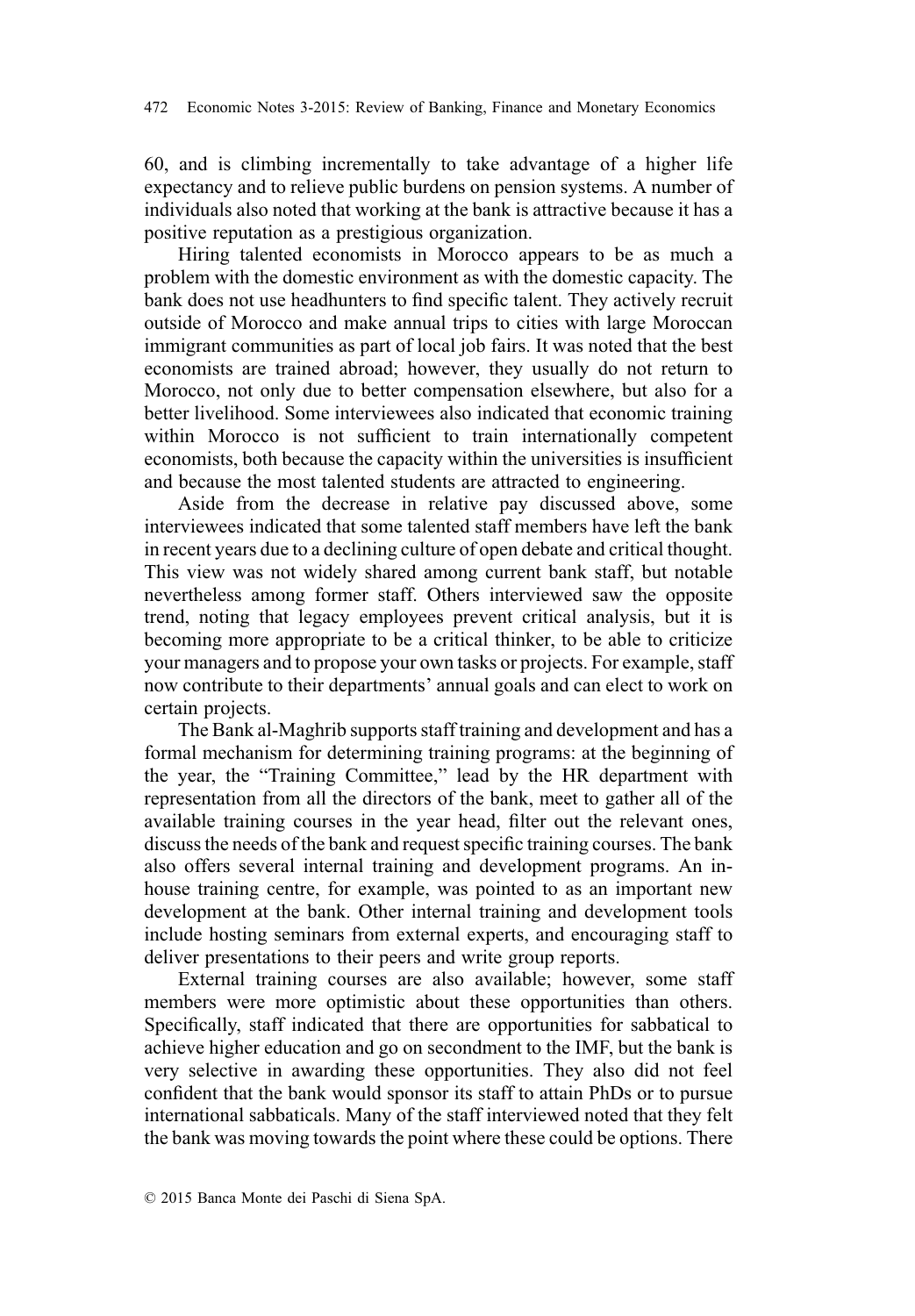does appear to be many opportunities for training workshops at international organizations, such as at the IMF's training centres and training courses with major central banks; however, these are usually shorter programs that are a maximum duration of one month.

Nevertheless, for those who do undertake courses abroad, the bank has implemented measures to institutionalize the knowledge acquired by staff. Specifically, after completing courses abroad, bank staff need to write a memo about what they learned, submit all documents they received during training and, in some cases, present the new technical skills and information they learned to their peers. These practices are useful for ensuring that training abroad is effectively internalized among bank staff, and to build a repository of learned information for others to apply in their work. Interestingly, the bank al-Maghrib also provides training on central bank practices for a number of other African central banks. These training programs reflect the bank's goal to become a leader in central banking in the African region.

In terms of opportunities for growth within the bank, most of the staff members interviewed believe there is significant movement within directions; however, it is heavily dependent on their managers. Moving between directions was another story altogether—most staff were pessimistic about those opportunities. This was attributed to either managers who are unwilling to lose good staff or there is little opportunity to move due to the specialized skill sets required for each direction. In general, those interviewed stated that movement across the bank was much more fluid compared to the private sector in Morocco, but did not reflect best practices observed by international organizations such as the World Bank. There does appear to be a trend towards more lateral movement across departments and directions, as management is replaced by a younger cohort.

It was clear from the interviews that the key mission of the bank is "to be the best". Through several reforms implemented by the current governor, this mission has created a culture of excellence that has become well established. Staff and management are confident that even with a change in management, this drive to be the best would not change. As one staff member indicated, the drive to be the best is like a locomotive that cannot be stopped.

Related to this mission, many interviewees indicated that above all, the bank is concerned with their image. All staff become part of this image when they are hired and are required to be loyal to the bank – this loyalty requirement is included in the employee code of conduct. One interviewee put it this way: "Monetary policy is the bank's capital and their image; it is appreciated by the general public and its employees." The reputation of any central bank is of the upmost importance, but managing that reputation requires a trade-off in how much staff members are restricted. Some of the

<sup>© 2015</sup> Banca Monte dei Paschi di Siena SpA.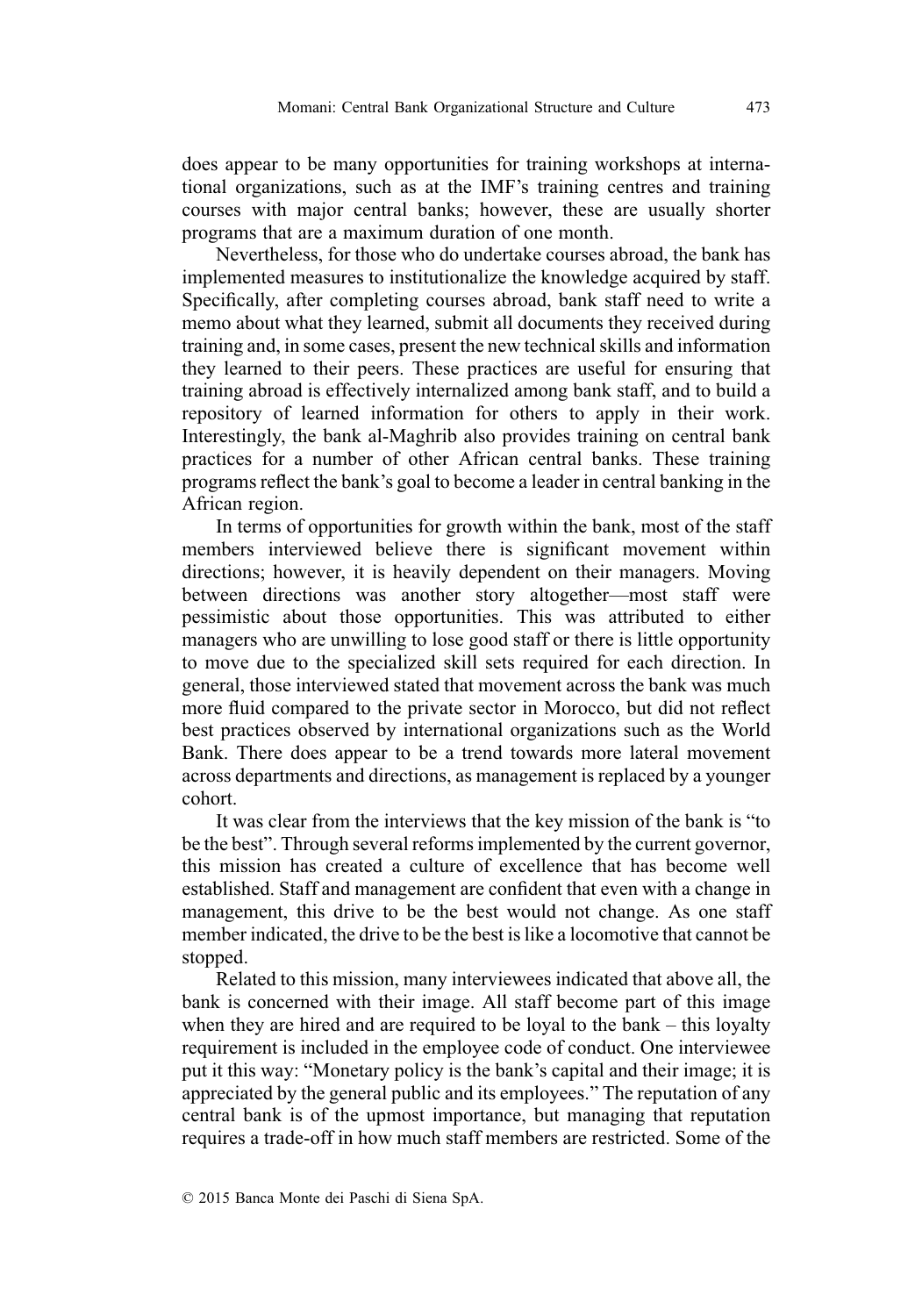former staff members indicated that restrictions on what they can say, how they can behave and their ability to do external consulting work—although the latter is typically best practice for central banks—leads some of the most creative staff members to leave the bank. This reputation also prevents the bank from making the leap to publishing its own research, because it is concerned that working papers it publishes may not be viewed as representing the authors' views, rather than those of the bank, which could damage the public's view of the bank.

As noted in the last section, there is a trade-off between creating a shared vision within the organization in allowing staff to freely express their views and opinion. As the central bank establishes a stronger reputation for coherent policies, progress should be made in encouraging inquisitiveness and allowing for more open communication. As many interviewees pointed out, this focus on managing its public image has also prevented the bank from making internal working papers and research studies publicly available. The Bank al-Maghrib does have a number of internal publications, including a data-rich annual report, inflation forecasting, quarterly reports, monthly bulletins, monetary statistics, an internal magazine and methodological studies. It was reported that the annual report is a well-written and organized document, which has been used by local think tanks and academic units. Nevertheless, the question of the quality of data collection methods in Morocco writ large was noted as an exogenous problem.

A number of interviewees affirmed that the quality of the bank's internal research would likely not pass the test of academic peer review for publications in high-quality journals. Nevertheless, it was noted that by 2015, there would likely be bank research papers initiated for public consumption.<sup>14</sup> Generally, many argued that the data provided by the bank was comprehensive and based on sound analysis, but again, the overall quality is still not at par with first-class research institutions or Western central banks. Indeed, it was noted that capacity was improving, particularly in quantitative skills across the country; however, there was still a shortage of strong theoretical and analytical skills throughout the entire pool of Moroccan economists.

Overall, Bank al-Maghrib has made significant progress in the past two decades in its HR policies, establishing a shared vision among staff, and in encouraging training and development internally and abroad. However, there remains room for improvement on this final point. In order to effectively establish the idealized organizational culture, the bank should encourage a participative learning system and empower its staff at all levels of the organization.

<sup>&</sup>lt;sup>14</sup> As of June 2015, Bank al-Maghrib had not published any working papers on its website.

<sup>© 2015</sup> Banca Monte dei Paschi di Siena SpA.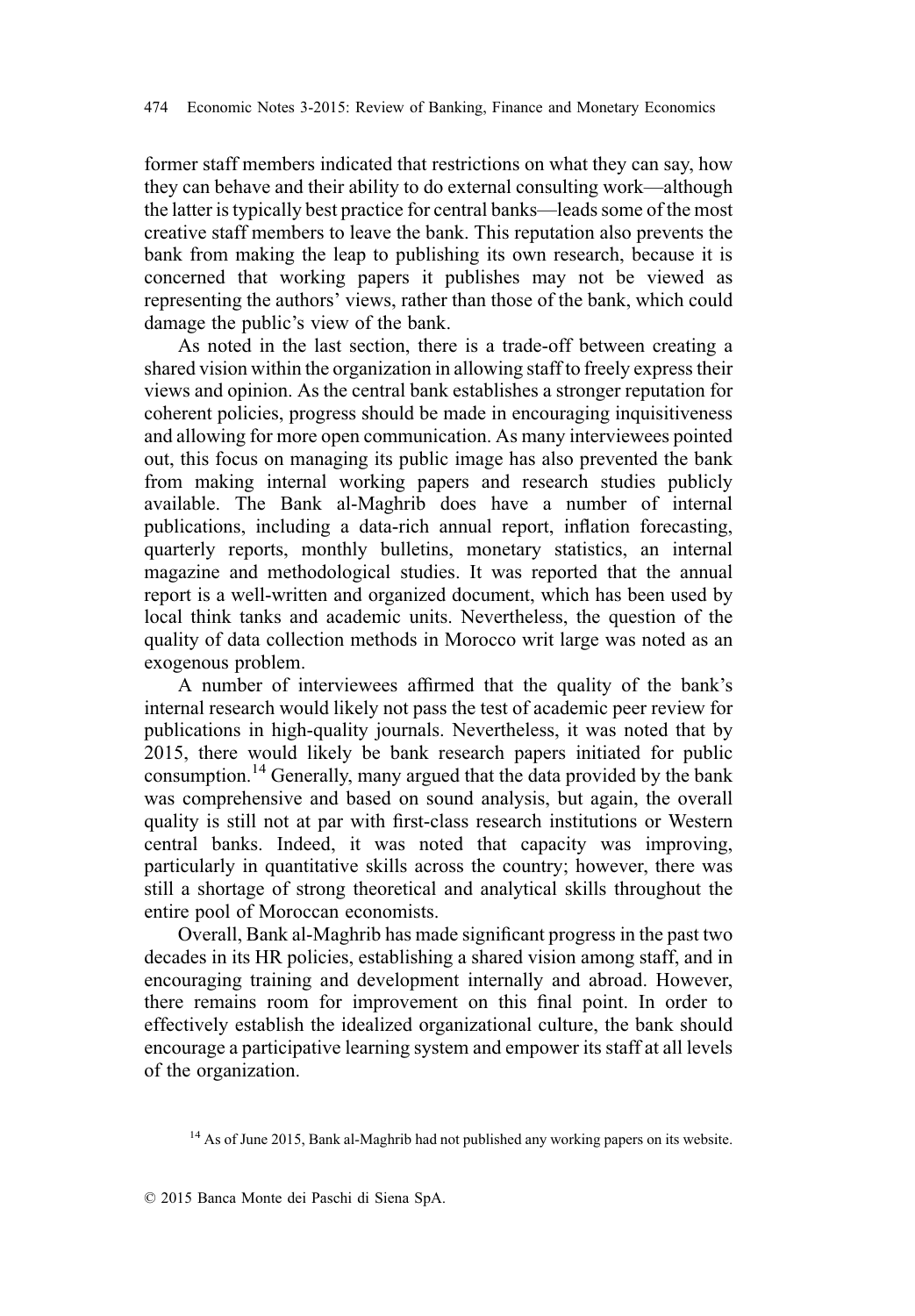## 4. Conclusion

This paper provides both a theoretical and empirical case arguing that a central bank's structure, culture and learning system are important for achieving best governance practices, including independence, transparency, reputation risk management and technical professionalisation. As Blinder (2004) alluded to, the move towards greater independence and transparency, as well as the revolution in communication in central banking, has led to a transition in the organizational structure of central banks. Our paper fits in the broader literature on best practices in central banking in EMEs and in central bank governance, arguing that not only does the organizational structure and culture of a central bank facilitate the effective implementation of governance practices that have been enacted by law or in plan, but it may also be a necessary precondition before the reforms function how they ought to. Specifically, a central bank with a more open learning culture and less hierarchical organizational structure prevents individual personalities or undue political pressure from influencing policy, which is necessary for having an independent central bank. In addition, a shared vision among staff is important for motivating them towards a common goal and improving the consistency of central bank communication. Similarly, by empowering staff at all levels of the organization, having a more decentralized decision-making system, and encouraging training and development, central banks can attract and retain talented workers, which will secure the professionalisation and technical expertise of the bank. Finally, by making research publicly available and establishing an external research network, a central bank can improve its reputation as an institution of technical excellence. All of these features of a central bank serve to reinforce the coherence of its policy decision and build its reputation. Coherence and a strong reputation will go a long way for a central bank in an EME to effectively pursue its objective(s), whether this be in achieving an inflation target, reducing the volatility of foreign exchange rates, or maintaining international investors' confidence while implementing capital controls.

By applying organizational behaviour models developed in organizational behaviour studies and political science, a new avenue of potential research and empirical testing into how to facilitate many aspects of best practice in central bank governance has been launched. The case study of the Bank al-Maghrib sought to further explore and explicate how these features of an organization can improve governance arrangements in practice. Through qualitative interviews and review of the central bank's primary documents it was found that the progress in establishing best governance practices in policies and legal statutes is, to a significant extent, being matched by improvement in the internal functioning of the central bank of Morocco. Specifically, it was found that the Bank al-Maghrib has

<sup>© 2015</sup> Banca Monte dei Paschi di Siena SpA.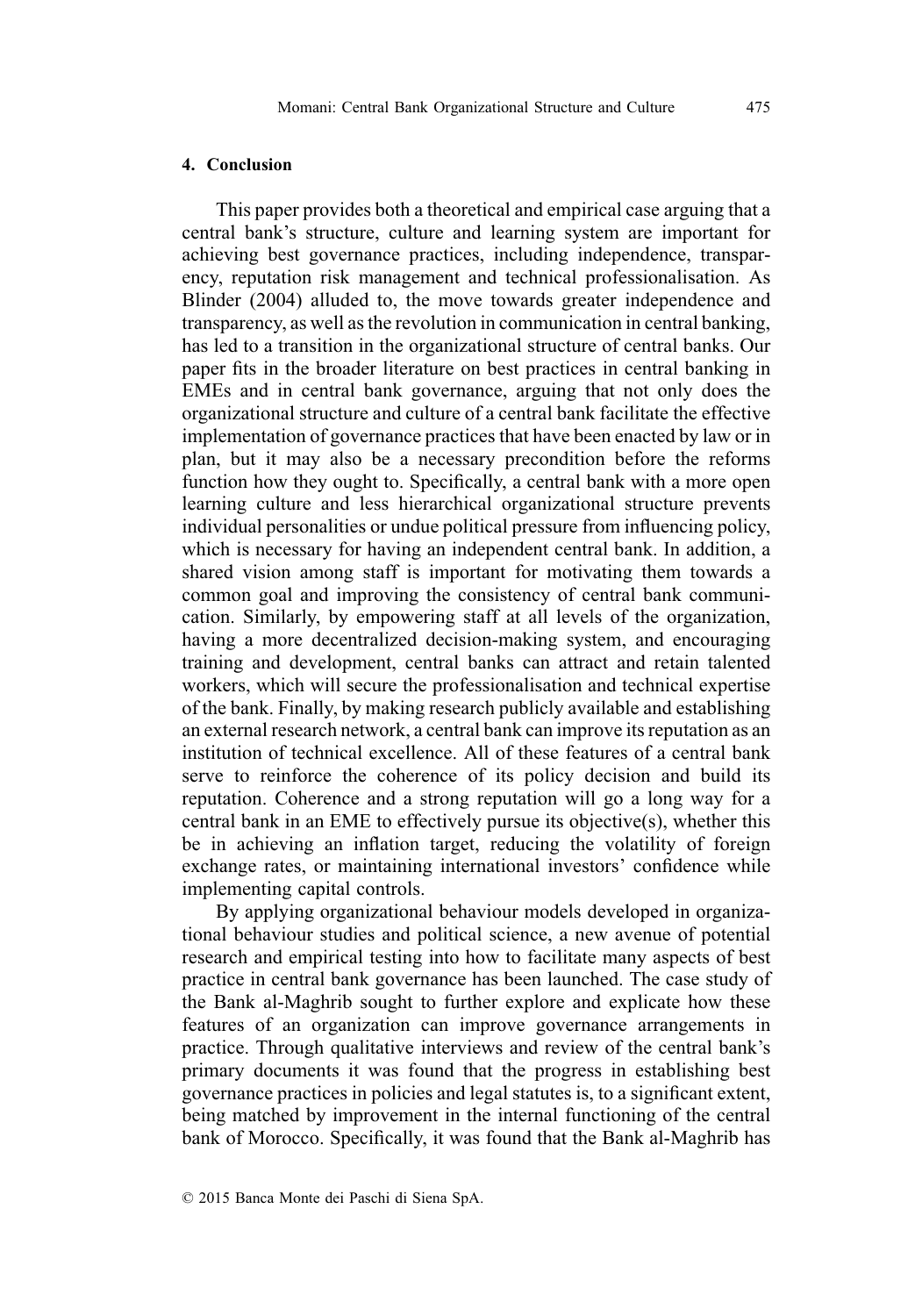many of the traits of the idealized organizational characteristics discussed above, but there is still room for improvement.

This paper has taken a novel approach by analysing how the organizational structure and culture of a central bank are an important part of its governance and are, therefore, important for determining central banks' ability to implement policies. The literature argues that central bank credibility, appropriate institutional arrangements, and a well-developed financial sector are of upmost importance for being able to achieve the objectives of price stability, full employment, global capital market integration, currency stability, and financial stability. Although these economic features are not in the full control of the central bank, for example the fiscal authority must also practice sound policy and the central bank requires the government and public's support in pursuing its objectives, the central bank has a wide scope in managing the exchange rate, price stability, and financial stability through its role in monetary policy, financial supervision and regulation, and managing financial infrastructure. This paper has created a framework from which to analyse how the organization functions effects its ability to do this job effectively. Without a benchmark from which to gauge success or failure, however, it is not possible to come to a definitive conclusion about the model proposed in this paper. Future work on this topic could explore additional case studies either in evaluating the organizational structure and culture of central banks that are considered to follow or lead in best practices or in evaluating the constraints faced by central banks in developing countries and the role of the organizational practices in the facilitating the professionalization of the institution. Research that draws a link between adoption of best practices in central bank organizational structure and culture and its effects on the public and international perception of the central bank as well as real economic outcomes, particularly in EMEs, would also help strengthen our understanding the role of the organizational workings in improving the performance of a central bank.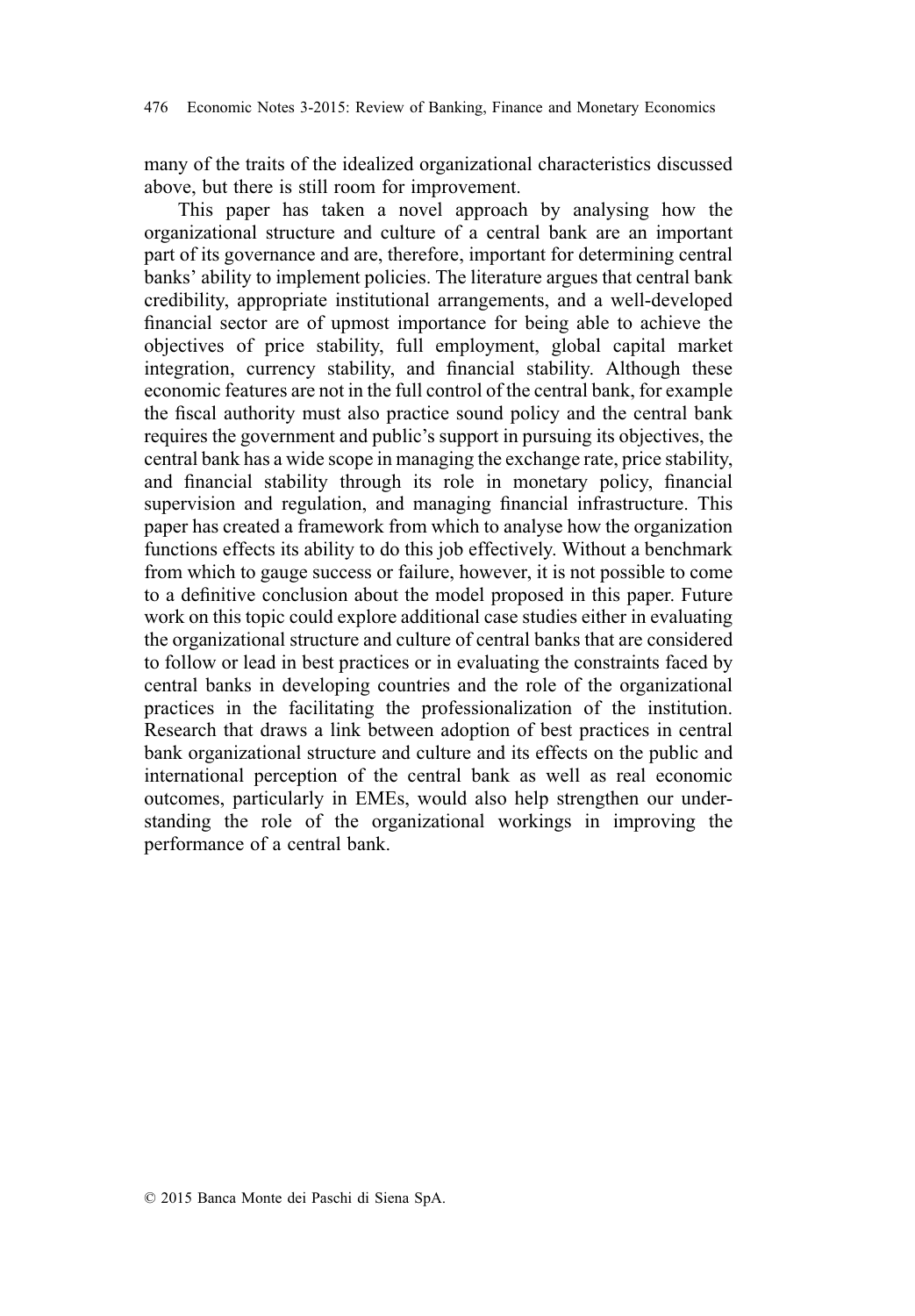# **REFERENCES**

- S. AHMED A. ZLATE (2014), "Capital Flows to Emerging Market Economies: A Brave New World?" Journal of International Money and Finance, 48(B), pp. 221–248.
- J. AIZENMAN M. M. HUTCHISON (2012), "Exchange Market Pressure and Absorption by International Reserves: Emerging Markets and Fear of Reserve Loss During the 2008–2009 Crisis", Journal of International Money and Finance, 31(5), pp. 1076–1091.
- H. BERGER J. DE HAAN S. C. W. EIJFFINGER (2001), "Central Bank Independence: An Update of Theory and Evidence", Journal of Economic Surveys, 15(1), pp.  $3-40.$
- H. BERGER V. NITSCH T. LYBEK (2008), "Central Bank Boards Around the World: Why Does Membership Size Differ?" European Journal of Political Economy, 24(4), pp. 817–832.
- B. BERNANKE F.S. MISHKIN (1997), "Inflation Targeting: A New Framework For Monetary Policy?" NBER Working Paper Series, 5893.
- BIS (2009), Issues in the Governance of Central Banks, Report from the Central Bank Governance Group, Bank for International Settlements, Basel.
- O. BLANCHARD G. DELL'ARICCIA P. MAURO (2010), "Rethinking Macroeconomic Policy". IMF Staff Position Note, 10/03, IMF, Washington DC.
- A. BLINDER (2004), The Quiet Revolution: Central Banking Goes Modern. New Haven, CT: Yale University Press.
- A. BLINDER (2006), "Monetary Policy by Committee: Why and How?" DNB Working Paper, 92.
- A. BLINDER (2010), "How Central Should the Central Bank Be?" Economic Literature, 48(1), pp. 123–133.
- A. BLINDER T.J. JORDAN D. KOHN F.S. MISHKIN (2013), "Exit Strategy", Geneva Reports on the World Economy, 15, International Center for Monetary and Banking Studies, Geneva.
- C. BORIO (2011), "Central Banking Post-Crisis: What Compass for Uncharted Waters?" BIS Working Papers, 353.
- C. CALDERON D. ROBERTO S. KLAUS (2003), "The Role of Credibility in the Cyclical Properties of Macroeconomic Policies in Emerging Market Economies", Central Bank of Chile Working Paper, 237.
- B. COULIBALY (2012), "Monetary Policy in Emerging Market Economies: What Lessons from the Global Financial Crisis", Board of Governors of the Federal Reserve System International Discussion Papers, 1042.
- G. A. CALVO F. S. MISHKIN (2003), "The Mirage of Exchange of Exchange Rate Regimes for Emerging Market Countries", The Journal of Economic Perspectives, 17(4), pp. 99–118.
- R. H. CLARIDA (2012), "What Has—and Has Not—Been Learned about Monetary Policy in a Low-Inflation Environment? A Review of the 2000s", 44(1), pp. 123–140.

<sup>© 2015</sup> Banca Monte dei Paschi di Siena SpA.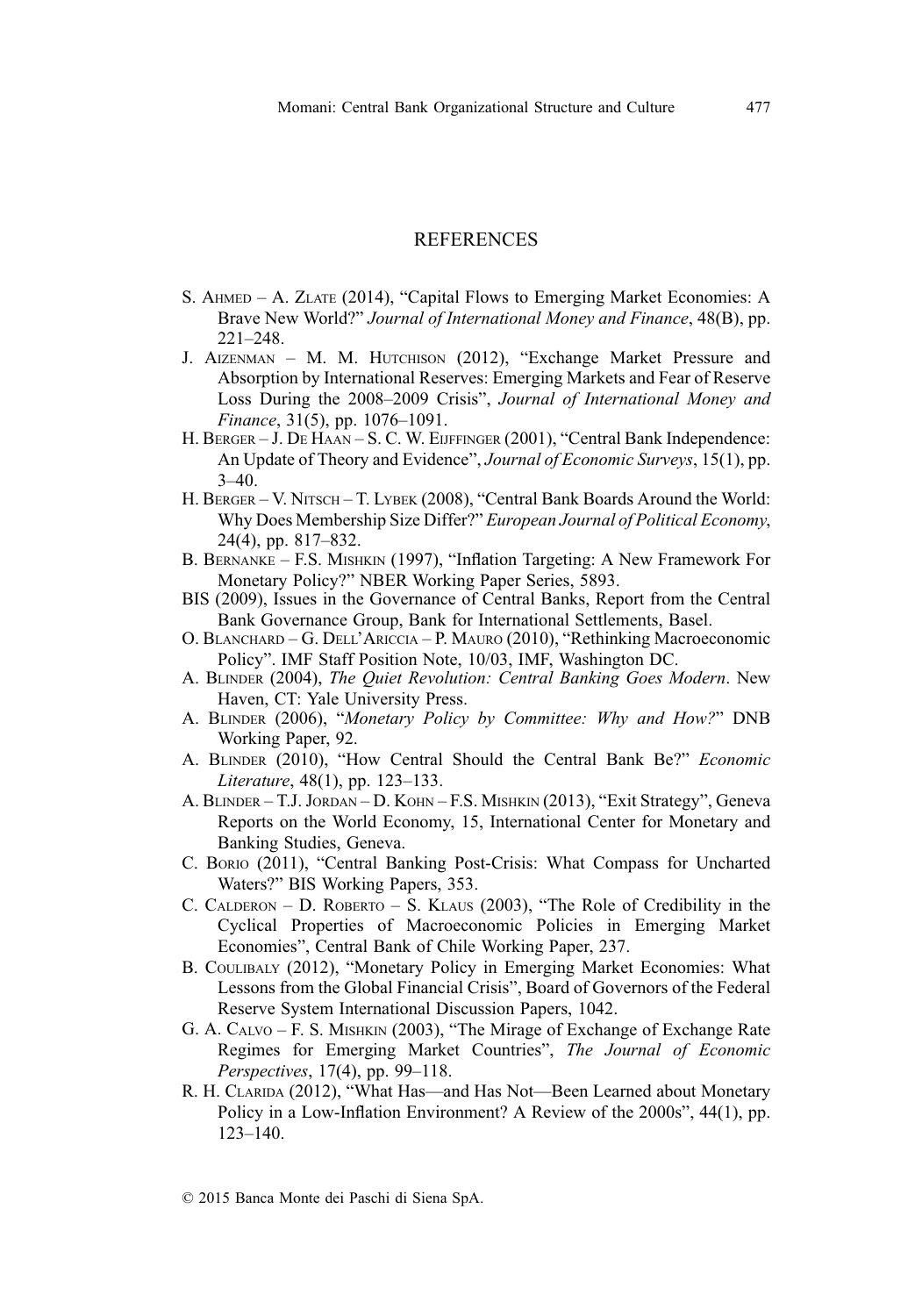- 478 Economic Notes 3-2015: Review of Banking, Finance and Monetary Economics
- D. COBHAM (2012), "The Past, Present, and Future of Central Banking", Oxford Review of Economic Policy, 28(4), pp. 7229–7749.
- A. CUKIERMAN (2000), "Accountability, Credibility, Transparency and Stabilization Policy in the Eurosystem", Working paper. Available at [https://tad.colman.ac.](https://tad.colman.ac.il/paper&x2010;all/11159.pdf) [il/paper-all/11159.pdf](https://tad.colman.ac.il/paper&x2010;all/11159.pdf)
- M. DEVEREUX P. LANE (2003). "Understanding Bilateral Exchange Rate Volatility", CEPR Discussion Papers, 3518.
- E. EZZAHID B. MAOUHOUB (2014), "Capital Account Liberalization and Exchange Rate Flexibility: Scenarios for the Moroccan Case", Kiel Economics Discussion Papers, 2014–18 .
- K. J. FORBES  $\hat{M}$ . FRATZSCHER R. STRAUB (2014), "Capital Controls and Macroprudential Measures: What Are They Good For?" DIW Berlin Discussion Papers, 1343.
- C. FREEDMAN P. R. LANE R. REPULLO K. SCHMIDT-HEBBEL  $(2011)$ , *External* Evaluation of the Director General Research of the European Central Bank, Frankfurt: European Central Bank.
- P. M. GERAATS (2002), "Central Bank Transparency", The Economic Journal, 112 (483), pp. 532–565.
- M. GOODFRIEND (2005), Comment on H. Fujiki, "The Monetary Policy Committee and the Incentive Problem: A Selective Survey", Monetary and Economic Studies (special issue), 23(S-1), pp. 83–87.
- M. W. KLEIN (2012), "Capital Controls: Gates versus Walls", NBER Working Paper 18526.
- P. LANE (2003), "Business Cycles and Macroeconomic Policy in Emerging Market Economies", International Finance, 6 (1), pp. 89–108.
- L. FRISELL K. ROSZBACH G. SPAGNOLO (2008), "Governing the Governors: A Clinical Study of Central Banks", Sveriges Riksbank Working Paper Series, 221.
- M. J. FRY C. A. E. GOODHART A. ALMEIDA (1996), Central Banking in Developing Countries: Objectives, Activities & Independence. London: Routledge.
- M.J. FRY (1998), "Assessing Central Bank Independence in Developing Countries: Do Actions Speak Louder than Words?" Oxford Economics Papers, 50, 512– 29.
- C. A. E. GOODHART (2010), "The Changing Role of Central Banks", BIS Working Papers, 326.
- F. A. HEFFRON (1989), Organization Theory and Public Organizations: The Political Connection. Englewood Cliffs NJ: Prentice-Hall.
- IMF (2010), 2009 Article IV Consultation. IMF Country Report, 10/58, Washington D.C.
- IMF (2014), 2014 Article IV Consultation. IMF Country Report, 15/43, Washington D.C.
- G. L. KAMINSKY C. M. REINHART (1999), "The Twin Crises: The Causes of Banking and Balance-Of-Payments Problems", The American Economic Review, 89 (3), pp. 473–500.
- T. LYBEK J. MORRIS (2004), Central Bank Governance: A Survey of Boards and Management, IMF Working Paper, 226, IMF, Washington DC.
- P. MAIER (2010), "How Central Banks Take Decisions: An Analysis of Monetary Policy Meetings", in: P. L. Siklos, M. T. Bohl, M. E. Wohar (eds), Challenges

<sup>© 2015</sup> Banca Monte dei Paschi di Siena SpA.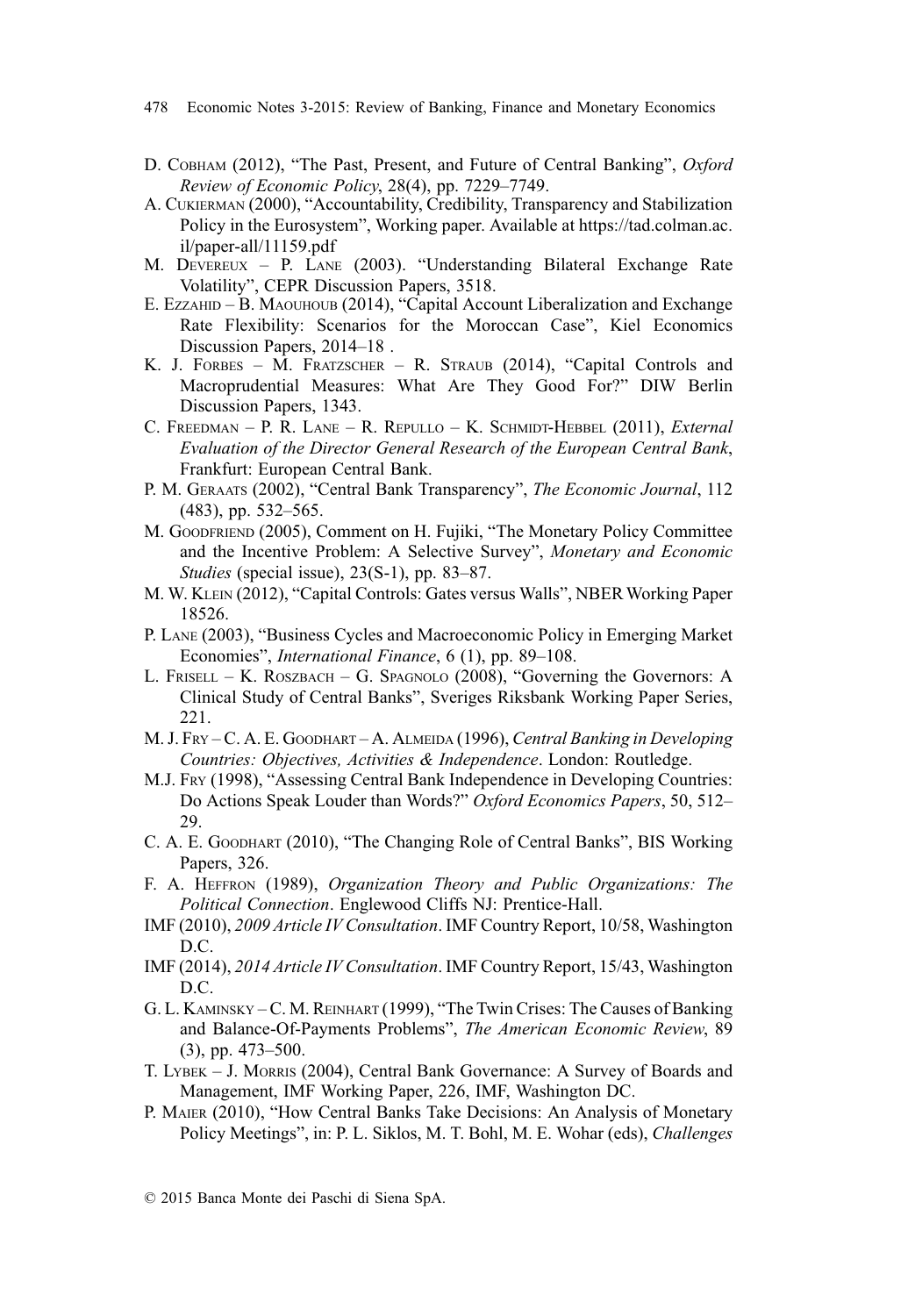in Central Banking: The Current Institutional Environment and Forces Affecting Monetary Policy, New York: Cambridge University Press, pp. 320– 356.

- V. J. MARSICK K. E. WATKINS (1994), "The Learning Organization: An Integrative Vision for HRD", Human Resource Development Quarterly, 5(4), pp. 353– 360.
- V. J. MARSICK K. E. WATKINS (2003), "Demonstrating the Value of an Organization's Learning Culture: The Dimensions of the Learning Organization Questionnaire", Advances in Developing Human Resources, 5(2), pp. 132–151.
- L. MEYER M. EICHENBAUM D. GALE A. LEVIN J. MCANDREWS (2008), External Review of Economic Research Activities at the Bank of Canada. Ottawa: Bank of Canada.
- L. H. MEYER M. EICHENBAUM E. HELPMAN P. LANE (2012), Report of the External Evaluation Committee for the Research Department at the Bank of Israel.
- P. MCGUIRE M.A. SCHRIJVERS (2003), "Common Factors in Emerging Market Spreads", BIS Quarterly Review, December, Bank for International Settlements, Basel.
- H. MINTZBERG (1979), The Structuring of Organizations: A Synthesis of the Research. Englewood Cliffs, NJ: Prentice-Hall.
- F.S. MISHKIN (2004), "Can Inflation Targeting Work in Emerging Market Economies?" NBER Working Paper, 10646.
- F.S. MISHKIN (2011), "Monetary Policy Strategy: Lessons from the Crisis", NBER Working Paper, 16755.
- M.S. MOHANTY M. KLAU (2004), "Monetary Policy Rules in Emerging Market Economies: Issues and Evidence", BIS Working Papers, 149.
- B. MONANI S. ST. AMAND (2014a), "Organizational Culture, Learning and Structure in Central Banks: Best Practices and the Case of the Moroccan Central Bank", CIGI Paper, 41.
- B. MOMANI S. ST. AMAND (2014b), "Central Bank Independence in North Africa", CIGI Policy Brief, 36.
- Y. ORITANI (2010), "Public Governance of Central Banks: An Approach from New Institutional Economics", BIS Working Papers, 299.
- T. PERSSON G. TABELLINI, (1993), "Designing institutions for monetary stability", Carnegie-Rochester Conference Series on Public Policy 39, pp. 53–84.
- M. GONZÁLEZ-ROZANDA E. L. YEYAKI (2006), "Global Factors and Emerging Market Spreads", The Economic Journal, 118 (533), pp. 1917–1936.
- P. SHRIVASTAVA (1983), "A Typology of Organizational Learning Systems", Journal of Management Studies, 20(1), pp. 7–28.
- A. SIBERT (2006), "Central Banking by Committee", International Finance, 9(2), pp. 145–168.
- G. SMART (1999), "Storytelling in a Central Bank: The Role of Narrative in the Creation and Use of Specialized Economic Knowledge", Journal of Business and Technical Communication, 13, pp. 249–273.
- P. ST-AMANT G. TKACZ A. GUÉRARD-LANGLOIS L. MOREL  $(2005)$ , "Quantity, Quality, and Relevance: Central Bank Research, 1990–2003", Bank of Canada Working Paper, 2005–37.

<sup>© 2015</sup> Banca Monte dei Paschi di Siena SpA.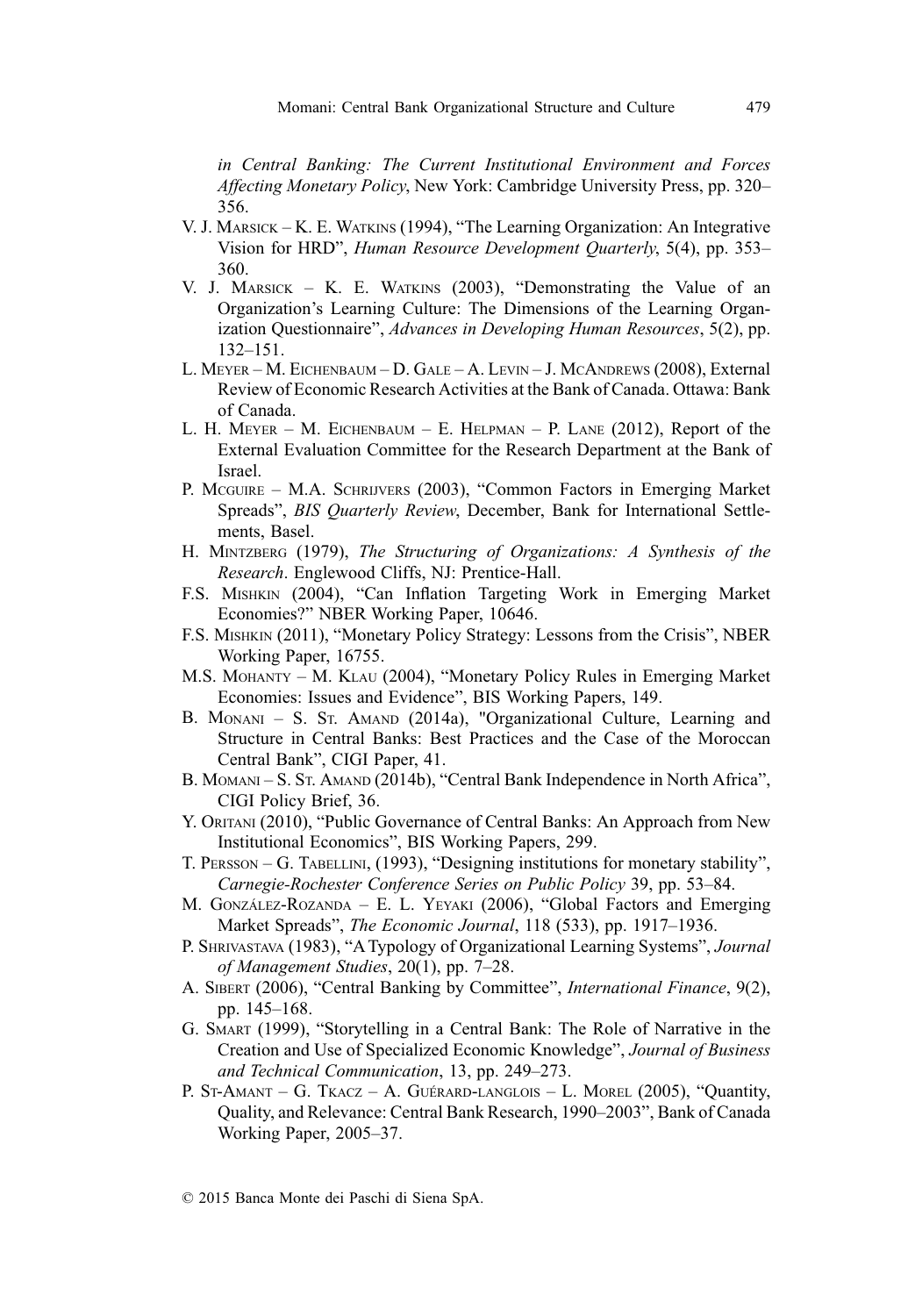- 480 Economic Notes 3-2015: Review of Banking, Finance and Monetary Economics
- C. E. WALSH (1995), "Optimal Contracts for Central Bankers", The American Economic Review, 85(1), pp. 150–167.
- D. D. WEIGEL G. GEMMILL (2006), "What Drives Credit Risk in Emerging Markets? The Roles of Country Fundamentals and Market Co-Movements", Journal of International Money and Finance, 25(3), pp. 476–502.

#### Non-technical Summary

This paper provides both a theoretical and empirical case arguing that a central bank's organizational structure, culture and learning system are important for achieving best governance practices. In doing so, it seeks to complement the literature on best practices in central banking in emerging market economies and in central bank governance by explaining how a central bank's organizational features can fit into the broader goals of central banks. Specifically, drawing from the literature on organizational behaviour,this paper defines a matrix of best practices in organizational culture, structure and learning systems for central banks. The argument is made that these features of a central bank can facilitate the effective implementation of governance practices that have been enacted by law or in a strategic plan, with specific reference to central bank independence, communication, transparency, professionalization, technical excellence and reputation risk management. The theoretical framework is then applied to the case of the central bank of Morocco, Bank al-Maghrib, in an effort to further explore and explicate how these design features of the organization can improve governance arrangements in practice. Through qualitative interviews and a review of the central bank's primary documents, it was found that the progress in establishing best governance practices in policies and legal statutes at Bank al-Maghrib is, to a significant extent, being matched by improvements in its international functioning.